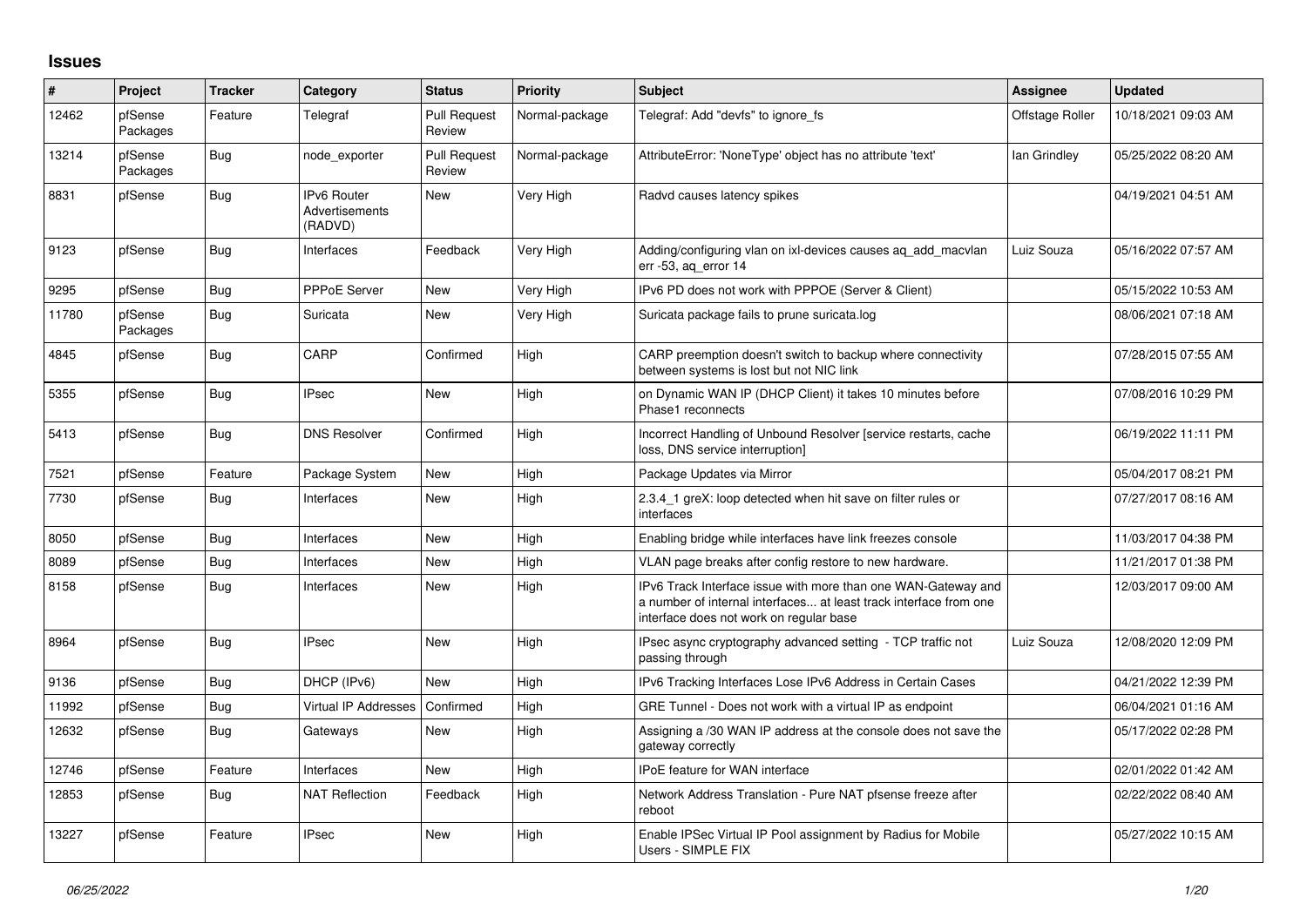| #     | Project             | <b>Tracker</b> | Category    | <b>Status</b> | <b>Priority</b> | Subject                                                                                                   | <b>Assignee</b>       | <b>Updated</b>      |
|-------|---------------------|----------------|-------------|---------------|-----------------|-----------------------------------------------------------------------------------------------------------|-----------------------|---------------------|
| 6988  | pfSense<br>Packages | Bug            | Snort       | New           | High            | SNORT Package PHP memory error                                                                            |                       | 06/28/2018 10:00 PM |
| 7388  | pfSense<br>Packages | <b>Bug</b>     | Suricata    | New           | High            | Suricata does not property recognize MTU for PPPOE interfaces                                             |                       | 03/15/2017 05:17 AM |
| 8438  | pfSense<br>Packages | <b>Bug</b>     | haproxy     | <b>New</b>    | High            | haproxy: can't use ACL for cert with http-response actions                                                |                       | 05/24/2018 01:12 PM |
| 8513  | pfSense<br>Packages | <b>Bug</b>     | FreeRADIUS  | New           | High            | Freeradius 3.x Idap problem                                                                               |                       | 02/18/2019 05:22 PM |
| 9046  | pfSense<br>Packages | Feature        | Telegraf    | <b>New</b>    | High            | telegraf feature request                                                                                  |                       | 02/18/2019 03:38 PM |
| 9724  | pfSense<br>Packages | <b>Bug</b>     | pfBlockerNG | <b>New</b>    | High            | pfblockerng-firewall-filter-service-will-not-start                                                        |                       | 09/05/2019 06:32 AM |
| 10252 | pfSense<br>Packages | <b>Bug</b>     | pfBlockerNG | <b>New</b>    | High            | pfblockerng-devel                                                                                         |                       | 02/11/2020 05:18 PM |
| 10760 | pfSense<br>Packages | <b>Bug</b>     | <b>BIND</b> | <b>New</b>    | High            | pfSense BIND 9.14.12 server terminates due to assertion failure                                           |                       | 07/11/2020 04:53 PM |
| 11135 | pfSense<br>Packages | <b>Bug</b>     | haproxy     | Feedback      | High            | HAproxy OCSP reponse crontab bug                                                                          | <b>Viktor Gurov</b>   | 09/10/2021 11:51 AM |
| 11158 | pfSense<br>Packages | <b>Bug</b>     | <b>FRR</b>  | <b>New</b>    | High            | <b>FRR Prefix Lists</b>                                                                                   |                       | 12/30/2020 04:55 PM |
| 11534 | pfSense<br>Packages | Regression     | FreeRADIUS  | New           | High            | FreeRADIUS EAP anonymous connection forbidden out-of-tunnel                                               |                       | 07/14/2021 02:32 AM |
| 11563 | pfSense<br>Packages | Bug            | <b>BIND</b> | <b>New</b>    | High            | BIND GUI writes TXT records > 255 characters                                                              |                       | 02/27/2021 07:11 AM |
| 11572 | pfSense<br>Packages | <b>Bug</b>     | pfBlockerNG | <b>New</b>    | High            | Auto created firewall rules have IPv4 as protocol only - even for<br>IPv6 lists.                          |                       | 06/25/2022 10:59 AM |
| 11936 | pfSense<br>Packages | <b>Bug</b>     | <b>FRR</b>  | Incomplete    | High            | FRR does not connect BGP when using password                                                              |                       | 05/19/2021 08:12 AM |
| 12160 | pfSense<br>Packages | Regression     | syslog-ng   | Feedback      | High            | An invalid configuration is generated when choosing TLS as the<br>default protocol                        | Jim Pingle            | 07/23/2021 03:27 PM |
| 12354 | pfSense<br>Packages | Todo           | haproxy     | Feedback      | High            | Update haproxy-devel to mitigate CVE-2021-40346                                                           | Viktor Gurov          | 05/12/2022 08:50 AM |
| 12520 | pfSense<br>Packages | Feature        | Squid       | <b>New</b>    | High            | [Squid] - Allow or Deny Mappings from IP/Host/GeoIP sources                                               |                       | 11/12/2021 02:13 PM |
| 12608 | pfSense<br>Packages | <b>Bug</b>     | WireGuard   | New           | High            | WireGuard tunnels monitored by dpinger causing system to stop<br>routing completely in certain situations | Christian<br>McDonald | 12/16/2021 03:14 PM |
| 12732 | pfSense<br>Packages | <b>Bug</b>     | squidguard  | New           | High            | Squid https filtering squidguard acl target list - erratic behaviour                                      |                       | 01/26/2022 09:11 AM |
| 12932 | pfSense<br>Packages | Feature        | pfBlockerNG | New           | High            | pfblockerng per user whitelist                                                                            |                       | 03/11/2022 11:08 AM |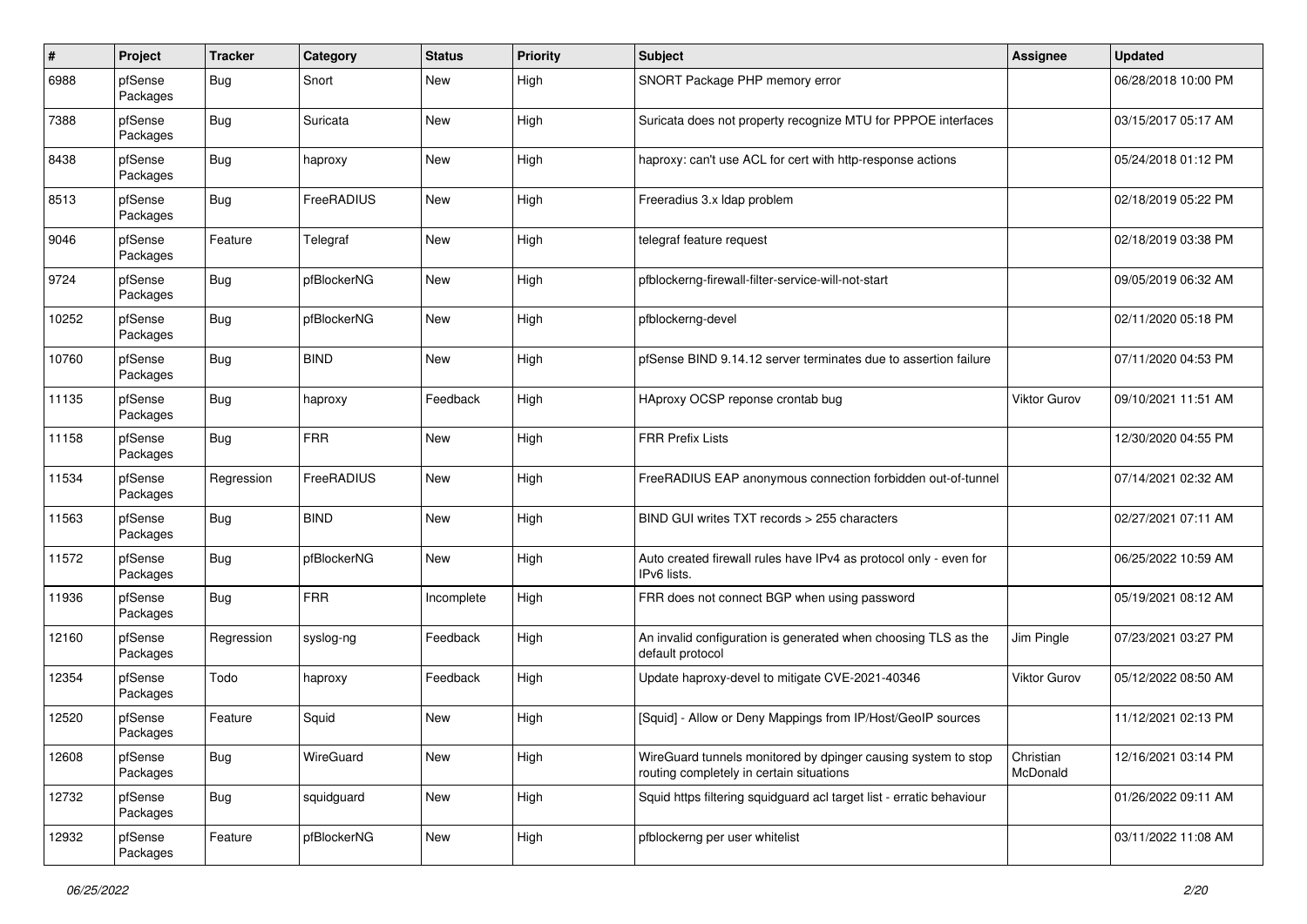| ∦     | Project             | <b>Tracker</b> | Category                     | <b>Status</b>                 | <b>Priority</b> | Subject                                                                                         | <b>Assignee</b>       | <b>Updated</b>      |
|-------|---------------------|----------------|------------------------------|-------------------------------|-----------------|-------------------------------------------------------------------------------------------------|-----------------------|---------------------|
| 12979 | pfSense<br>Packages | Bug            | Snort                        | <b>Pull Request</b><br>Review | High            | Snort Rules Update Process Using Deprecated FreeBSD<br>Subdirectory Name                        | <b>Bill Meeks</b>     | 03/24/2022 09:02 AM |
| 13179 | pfSense<br>Packages | Feature        | pfBlockerNG                  | New                           | High            | Search based on CIDR                                                                            |                       | 05/17/2022 09:45 AM |
| 13180 | pfSense<br>Packages | Bug            | pfBlockerNG                  | <b>New</b>                    | High            | High CPU Utilization with pfb_filter <sup>[]</sup> since PfBlockerNG update to<br>devel 3.1.0 4 |                       | 06/14/2022 08:00 AM |
| 12607 | pfSense Plus        | Bug            | Hardware / Drivers           | <b>New</b>                    | High            | Instability with Snort Inline with AWS Instances                                                |                       | 01/10/2022 09:03 PM |
| 13183 | pfSense Plus        | Regression     | Dashboard                    | Feedback                      | High            | ZFS module is loaded on systems without ZFS                                                     | Christian<br>McDonald | 05/23/2022 10:11 AM |
| 32    | pfSense             | Todo           | User Manager /<br>Privileges | New                           | Normal          | PPPoE Server users integration with user manager                                                |                       | 02/06/2016 04:53 AM |
| 33    | pfSense             | Todo           | User Manager /<br>Privileges | New                           | Normal          | L2TP users integration with user manager                                                        |                       | 02/06/2016 04:53 AM |
| 96    | pfSense             | Feature        | Rules / NAT                  | New                           | Normal          | Add "All local networks" to source and destination drop down<br>boxen in firewall rules         |                       | 02/06/2016 04:53 AM |
| 228   | pfSense             | Feature        | Multi-WAN                    | <b>New</b>                    | Normal          | Multi-WAN support with same gateway on multiple WANs                                            |                       | 04/11/2015 01:10 AM |
| 286   | pfSense             | Feature        | Backup / Restore             | New                           | Normal          | Backup/restore users individually                                                               |                       | 01/09/2021 03:48 PM |
| 336   | pfSense             | Feature        | <b>LAGG Interfaces</b>       | <b>New</b>                    | Normal          | Option to create lagg under assign interfaces                                                   |                       | 08/21/2019 11:16 AM |
| 371   | pfSense             | Feature        | Rules / NAT                  | <b>New</b>                    | Normal          | Allow moving of bogon and RFC 1918 rules                                                        |                       | 02/06/2016 04:53 AM |
| 385   | pfSense             | Feature        | <b>Captive Portal</b>        | New                           | Normal          | Reverse captive portal                                                                          |                       | 08/13/2019 12:23 PM |
| 521   | pfSense             | Feature        | User Manager /<br>Privileges | <b>New</b>                    | Normal          | Group manager Assigned Permissions                                                              |                       | 04/18/2010 02:59 PM |
| 701   | pfSense             | Feature        | Rules / NAT                  | <b>New</b>                    | Normal          | Interface groups with NAT                                                                       |                       | 05/11/2018 10:12 PM |
| 746   | pfSense             | Feature        | Rules / NAT                  | <b>New</b>                    | Normal          | Add interface group to source/dest drop downs                                                   |                       | 07/19/2010 05:10 PM |
| 753   | pfSense             | Feature        | <b>OpenVPN</b>               | <b>New</b>                    | Normal          | Add OpenVPN foreign option support                                                              |                       | 09/02/2019 10:38 AM |
| 790   | pfSense             | Feature        | <b>Operating System</b>      | New                           | Normal          | Advanced options for dnsclient (resolv.conf)                                                    |                       | 04/21/2022 12:39 PM |
| 855   | pfSense             | Feature        | Multi-WAN                    | <b>New</b>                    | Normal          | Ability to selectively kill states on gateways recovery                                         |                       | 03/11/2022 08:30 AM |
| 946   | pfSense             | Feature        | <b>IPsec</b>                 | New                           | Normal          | Allow aliases to be used to define IPsec phase 2 networks                                       |                       | 04/21/2022 12:39 PM |
| 986   | pfSense             | Feature        | Web Interface                | <b>New</b>                    | Normal          | Dynamic states view                                                                             |                       | 02/06/2016 04:58 AM |
| 1136  | pfSense             | Feature        | Rules / NAT                  | New                           | Normal          | Add logic to automatically avoid route-to for static route networks                             |                       | 10/09/2018 05:11 AM |
| 1186  | pfSense             | <b>Bug</b>     | <b>RRD Graphs</b>            | Confirmed                     | Normal          | When in pure routing mode the rrd graphs are blank                                              |                       | 09/16/2015 04:31 PM |
| 1257  | pfSense             | Feature        | Certificates                 | Pull Request<br>Review        | Normal          | Handle encypted CA/Certificate private keys                                                     |                       | 10/12/2020 07:12 AM |
| 1268  | pfSense             | Feature        | Certificates                 | New                           | Normal          | Allow mass renewing of certs                                                                    |                       | 11/01/2019 03:17 PM |
| 1307  | pfSense             | Feature        | Web Interface                | New                           | Normal          | Request: Option To Resolve Addresses in State Table Summary                                     |                       | 02/06/2016 04:58 AM |
| 1337  | pfSense             | Feature        | Interfaces                   | Assigned                      | Normal          | VLANs with different MAC address than parent interface                                          |                       | 04/21/2022 12:39 PM |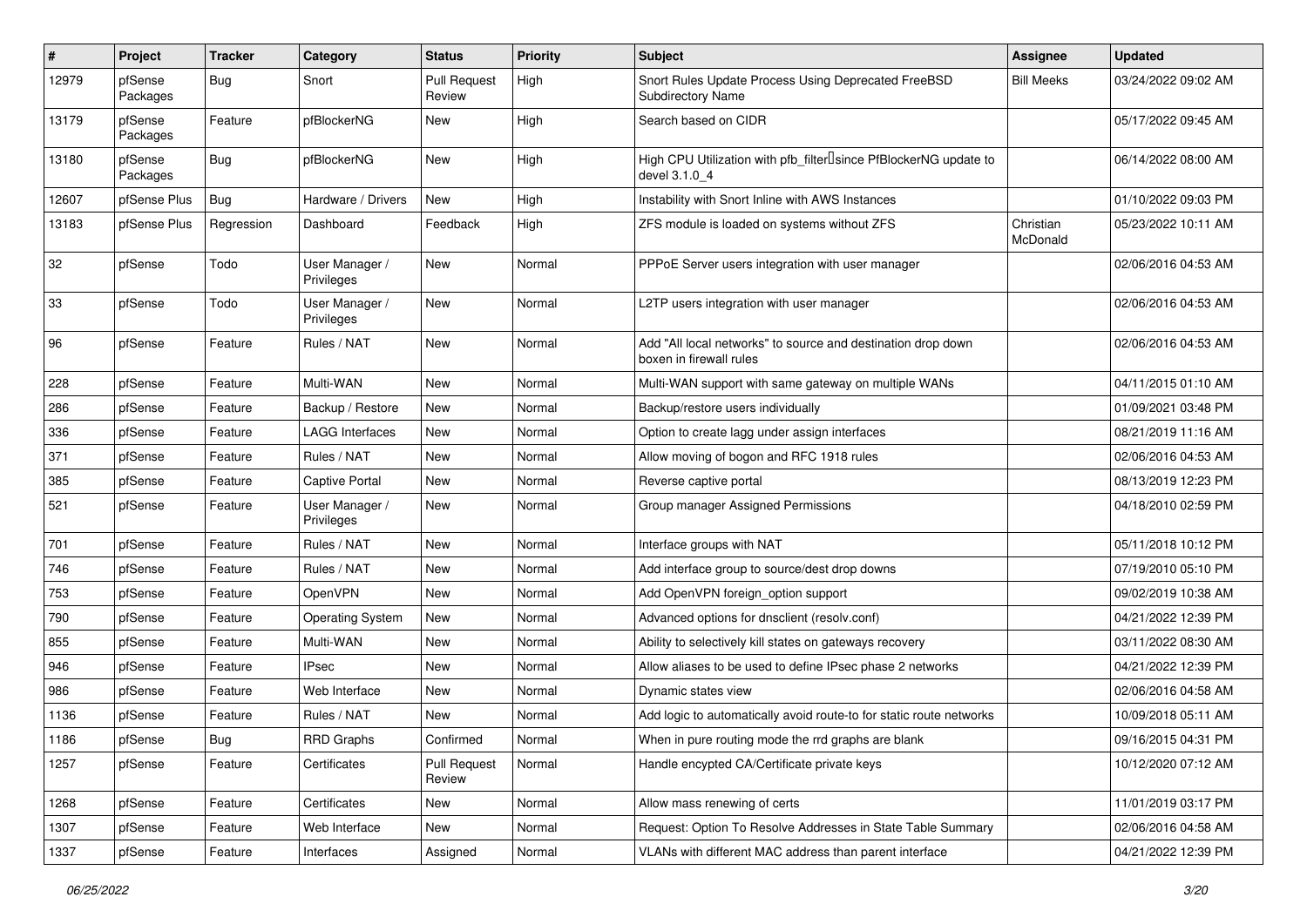| #    | Project | <b>Tracker</b> | Category                            | <b>Status</b> | <b>Priority</b> | <b>Subject</b>                                                                                          | <b>Assignee</b>      | <b>Updated</b>      |
|------|---------|----------------|-------------------------------------|---------------|-----------------|---------------------------------------------------------------------------------------------------------|----------------------|---------------------|
| 1367 | pfSense | Feature        | Backup / Restore                    | New           | Normal          | Input validation on partial config restores                                                             |                      | 03/21/2011 01:16 AM |
| 1388 | pfSense | Feature        | Multi-WAN                           | New           | Normal          | 3G outbound failover connection with auto dial-up and hang-up                                           |                      | 08/21/2019 11:27 AM |
| 1434 | pfSense | Feature        | OpenVPN                             | <b>New</b>    | Normal          | Radius Accounting in OpenVPN                                                                            |                      | 05/04/2013 03:06 PM |
| 1506 | pfSense | Feature        | <b>Notifications</b>                | <b>New</b>    | Normal          | Notifications should spool                                                                              |                      | 05/05/2011 12:58 PM |
| 1521 | pfSense | Todo           | Routing                             | <b>New</b>    | Normal          | Investigate FreeBSD route metric support for future versions                                            |                      | 05/12/2011 11:28 AM |
| 1574 | pfSense | Feature        | User Manager /<br>Privileges        | <b>New</b>    | Normal          | Password quality enforcment.                                                                            |                      | 02/06/2016 04:15 AM |
| 1656 | pfSense | Feature        | Diagnostics                         | <b>New</b>    | Normal          | Teach pfctl to kill states by port number                                                               |                      | 08/21/2019 09:55 AM |
| 1667 | pfSense | Bug            | L <sub>2</sub> TP                   | <b>New</b>    | Normal          | L2TP server does not respond properly from a CARP VIP                                                   |                      | 12/11/2021 07:43 PM |
| 1675 | pfSense | <b>Bug</b>     | <b>Captive Portal</b>               | <b>New</b>    | Normal          | Captive portal logout problems with pop-up blockers.                                                    | <b>Jared Dillard</b> | 03/28/2016 01:37 PM |
| 1683 | pfSense | Feature        | Rules / NAT                         | <b>New</b>    | Normal          | PF scrub min-ttl option                                                                                 |                      | 09/23/2020 01:52 AM |
| 1813 | pfSense | <b>Bug</b>     | Rules / NAT                         | Confirmed     | Normal          | Static routes on WAN interfaces overridden by route-to for<br>firewall-initiated traffic                |                      | 11/09/2016 02:06 PM |
| 1819 | pfSense | Bug            | <b>DNS Resolver</b>                 | <b>New</b>    | Normal          | DNS Resolver Not Registering DHCP Server Specified Domain<br>Name                                       | Luiz Souza           | 04/28/2022 01:53 PM |
| 1826 | pfSense | Feature        | PPPoE Server                        | <b>New</b>    | Normal          | PPPoE server IPv6 support                                                                               |                      | 03/25/2022 04:25 PM |
| 1831 | pfSense | Feature        | Captive Portal                      | New           | Normal          | Captive portal IPv6 support                                                                             | Reid Linnemann       | 05/25/2022 07:57 AM |
| 1833 | pfSense | Feature        | PPTP                                | <b>New</b>    | Normal          | PPTP type WAN IPv6 support                                                                              |                      | 08/20/2019 10:12 AM |
| 1848 | pfSense | <b>Bug</b>     | <b>Traffic Shaper</b><br>(Limiters) | Confirmed     | Normal          | Limiters after policy routing has taken place do not behave<br>correctly                                |                      | 10/25/2014 09:18 PM |
| 1849 | pfSense | Bug            | <b>Traffic Shaper</b><br>(ALTQ)     | <b>New</b>    | Normal          | Traffic shaper - By Queue view needs to show/use friendly<br>inerface names                             |                      | 01/10/2022 08:10 AM |
| 1883 | pfSense | Feature        | <b>Traffic Shaper</b><br>(Limiters) | New           | Normal          | Diag > Limiter Info presentation enhancement                                                            |                      | 08/20/2019 03:46 PM |
| 1890 | pfSense | <b>Bug</b>     | Translations                        | <b>New</b>    | Normal          | No gettext support in console scripts                                                                   |                      | 08/13/2019 12:24 PM |
| 1924 | pfSense | Feature        | <b>Captive Portal</b>               | <b>New</b>    | Normal          | Ability of CP's allowed IP addresses to use aliases                                                     |                      | 07/26/2018 04:28 AM |
| 1935 | pfSense | Feature        | Rules / NAT                         | <b>New</b>    | Normal          | Allow rule with max-src-conn-* options to make conditional use of<br>'overload <virusprot>"</virusprot> |                      | 10/07/2011 09:31 AM |
| 1937 | pfSense | Feature        | Rules / NAT                         | <b>New</b>    | Normal          | Support for rule groupings                                                                              |                      | 08/20/2019 12:42 PM |
| 1940 | pfSense | Todo           | Logging                             | <b>New</b>    | Normal          | Integrate rSyslogd                                                                                      |                      | 07/06/2018 02:11 PM |
| 1947 | pfSense | Feature        | Rules / NAT                         | <b>New</b>    | Normal          | Option to kill all states when creating a block rule                                                    |                      | 08/20/2019 01:09 PM |
| 1979 | pfSense | Feature        | Aliases / Tables                    | <b>New</b>    | Normal          | Add some default read-only system aliases                                                               | Jim Pingle           | 08/21/2019 11:01 AM |
| 2024 | pfSense | Feature        | Package System                      | <b>New</b>    | Normal          | RRD Graphs for packages                                                                                 |                      | 08/13/2019 12:24 PM |
| 2025 | pfSense | Feature        | Captive Portal                      | <b>New</b>    | Normal          | Captive Portal: Easy accessible Logout page instead of Logout<br>pop-up window                          |                      | 02/06/2016 04:59 AM |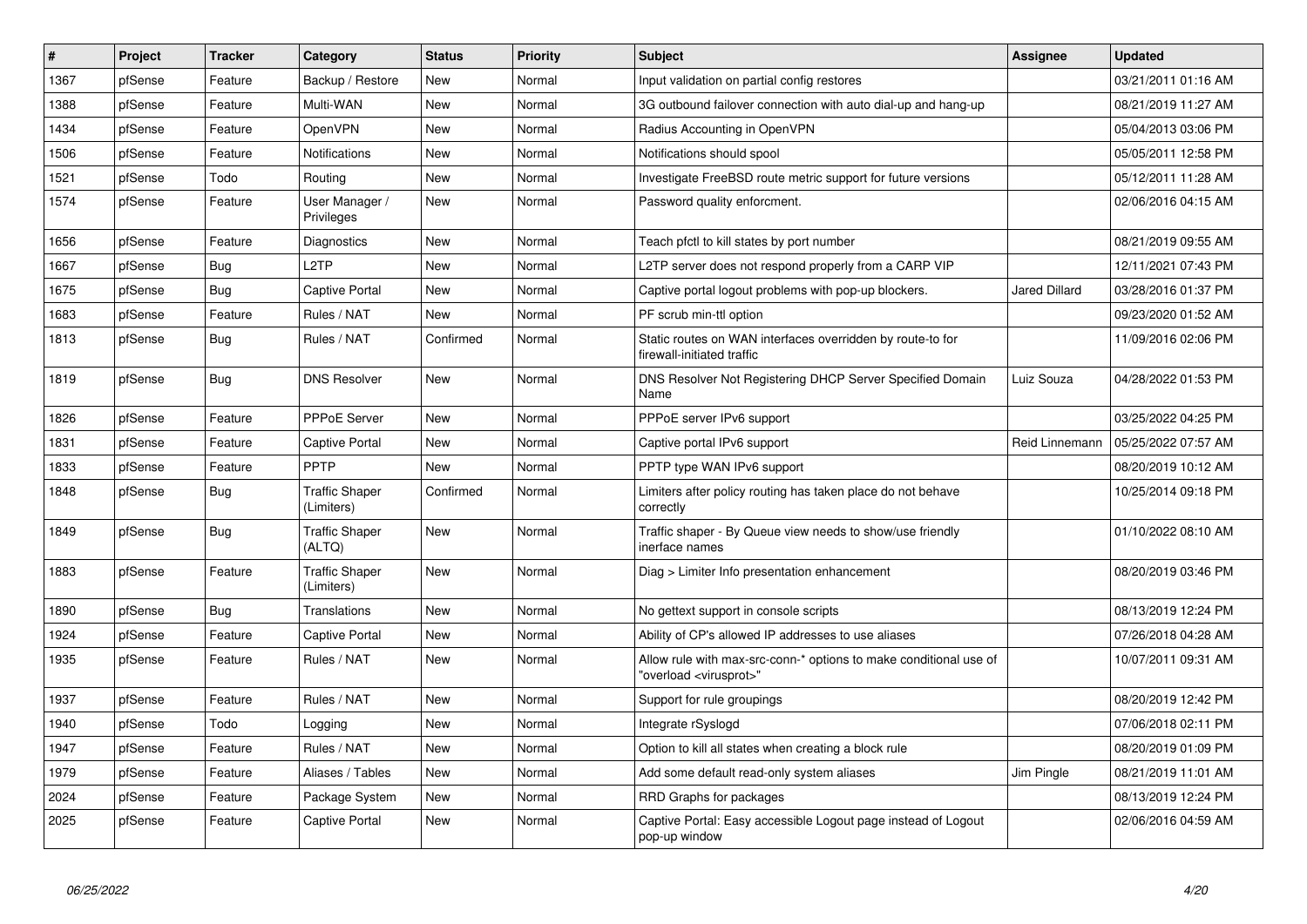| $\sharp$ | Project | <b>Tracker</b> | Category                        | <b>Status</b>                 | <b>Priority</b> | Subject                                                                           | <b>Assignee</b>     | <b>Updated</b>      |
|----------|---------|----------------|---------------------------------|-------------------------------|-----------------|-----------------------------------------------------------------------------------|---------------------|---------------------|
| 2049     | pfSense | Feature        | Rules / NAT                     | New                           | Normal          | Show Auto Generated Rules and Use them to turn features on/off<br>when applicable |                     | 08/20/2019 03:37 PM |
| 2099     | pfSense | Todo           | CARP                            | New                           | Normal          | Remove "queue" from CARP traffic                                                  |                     | 01/19/2012 10:59 AM |
| 2117     | pfSense | Feature        | <b>Operating System</b>         | New                           | Normal          | 6RD support for ISPs like Swisscom                                                |                     | 08/22/2014 10:40 AM |
| 2138     | pfSense | <b>Bug</b>     | <b>RRD Graphs</b>               | New                           | Normal          | RRD Wireless graph broken in BSS mode                                             |                     | 02/06/2016 04:59 AM |
| 2218     | pfSense | Feature        | CARP                            | New                           | Normal          | Ability to delay CARP master status at boot time                                  |                     | 03/03/2021 11:57 AM |
| 2276     | pfSense | Feature        | Certificates                    | New                           | Normal          | Remote CRL fetch support                                                          |                     | 02/06/2016 04:14 AM |
| 2308     | pfSense | <b>Bug</b>     | <b>Traffic Shaper</b><br>(ALTQ) | New                           | Normal          | HFSC WebUI doesn't check for "Bandwidth" setting                                  |                     | 12/04/2012 07:12 PM |
| 2315     | pfSense | Feature        | <b>Traffic Shaper</b><br>(ALTQ) | New                           | Normal          | Traffic Shaper - Adaptive Bandwidth Management                                    |                     | 02/06/2016 05:07 AM |
| 2335     | pfSense | Bug            | <b>Operating System</b>         | New                           | Normal          | IGMPProxy and CARP Results in System Instability Upon Reboot                      |                     | 07/19/2014 10:25 PM |
| 2358     | pfSense | Feature        | Rules / NAT                     | New                           | Normal          | NAT64 Support                                                                     |                     | 04/16/2022 06:52 PM |
| 2367     | pfSense | <b>Bug</b>     | Rules / NAT                     | New                           | Normal          | display negate rules in firewall_rules.php and evaluate when<br>added             |                     | 05/07/2012 06:11 PM |
| 2386     | pfSense | Feature        | Interfaces                      | <b>Pull Request</b><br>Review | Normal          | Bridge member that is not an assigned interface                                   | <b>Viktor Gurov</b> | 12/02/2020 06:01 AM |
| 2410     | pfSense | Feature        | <b>DNS Forwarder</b>            | New                           | Normal          | Support name based aliasing via CNAMEs or some other<br>mechanism.                |                     | 12/11/2012 09:56 PM |
| 2443     | pfSense | Feature        | <b>PPP</b> Interfaces           | New                           | Normal          | Automatically start 3G usb interfaces upon plugin                                 |                     | 05/20/2012 05:37 PM |
| 2479     | pfSense | Feature        | Dashboard                       | New                           | Normal          | Allow reordering of the traffic graphs on the dashboard                           |                     | 06/08/2012 04:13 PM |
| 2504     | pfSense | Feature        | <b>LAGG Interfaces</b>          | New                           | Normal          | lagg enhancements                                                                 |                     | 01/08/2021 12:17 PM |
| 2573     | pfSense | Feature        | <b>Captive Portal</b>           | New                           | Normal          | Captive Portal support of RADIUS POD (Packet of Disconnect)                       |                     | 10/17/2016 03:14 AM |
| 2593     | pfSense | Feature        | <b>XMLRPC</b>                   | New                           | Normal          | sync NTPD, SNMP config between HA members                                         |                     | 01/14/2015 09:04 AM |
| 2676     | pfSense | Feature        | Rules / NAT                     | New                           | Normal          | Reply-to option in firewall rule                                                  |                     | 05/05/2017 03:15 PM |
| 2693     | pfSense | Feature        | Console Menu                    | New                           | Normal          | Allow mapping mapping non-physical interfaces via console                         | Mathieu Simon       | 11/27/2012 03:00 PM |
| 2771     | pfSense | Feature        | Rules / NAT                     | New                           | Normal          | Add packet tracing simulator                                                      |                     | 08/13/2019 12:24 PM |
| 2774     | pfSense | Feature        | DHCP (IPv4)                     | New                           | Normal          | Extend DHCP Pools code to allow using different subnets                           |                     | 08/19/2019 10:27 AM |
| 2963     | pfSense | Feature        | <b>Captive Portal</b>           | New                           | Normal          | Captive Portal MAC authentication request                                         |                     | 08/22/2017 09:09 PM |
| 2965     | pfSense | Feature        | Rules / NAT                     | New                           | Normal          | Mac Firewalling                                                                   |                     | 04/24/2013 12:02 PM |
| 2983     | pfSense | Feature        | DHCP (IPv4)                     | New                           | Normal          | DHCPD: Add vendor-class-identifier and MAC-OIDs                                   |                     | 05/29/2020 09:24 PM |
| 3053     | pfSense | Feature        | Captive Portal                  | New                           | Normal          | Automatically add DHCP static addresses to CP passthru-mac                        |                     | 06/21/2013 11:54 AM |
| 3087     | pfSense | Feature        | Web Interface                   | New                           | Normal          | Setup Wizard does not include IPv6 options for interfaces                         |                     | 07/10/2013 06:19 PM |
| 3115     | pfSense | Feature        | Multi-WAN                       | New                           | Normal          | Traffic shaping for multi WAN                                                     |                     | 12/07/2015 02:20 PM |
| 3132     | pfSense | Bug            | Gateway Monitoring              | In Progress                   | Normal          | Gateway events for IPv6 affect IPv4 services and vice versa                       | <b>Viktor Gurov</b> | 05/10/2022 03:10 PM |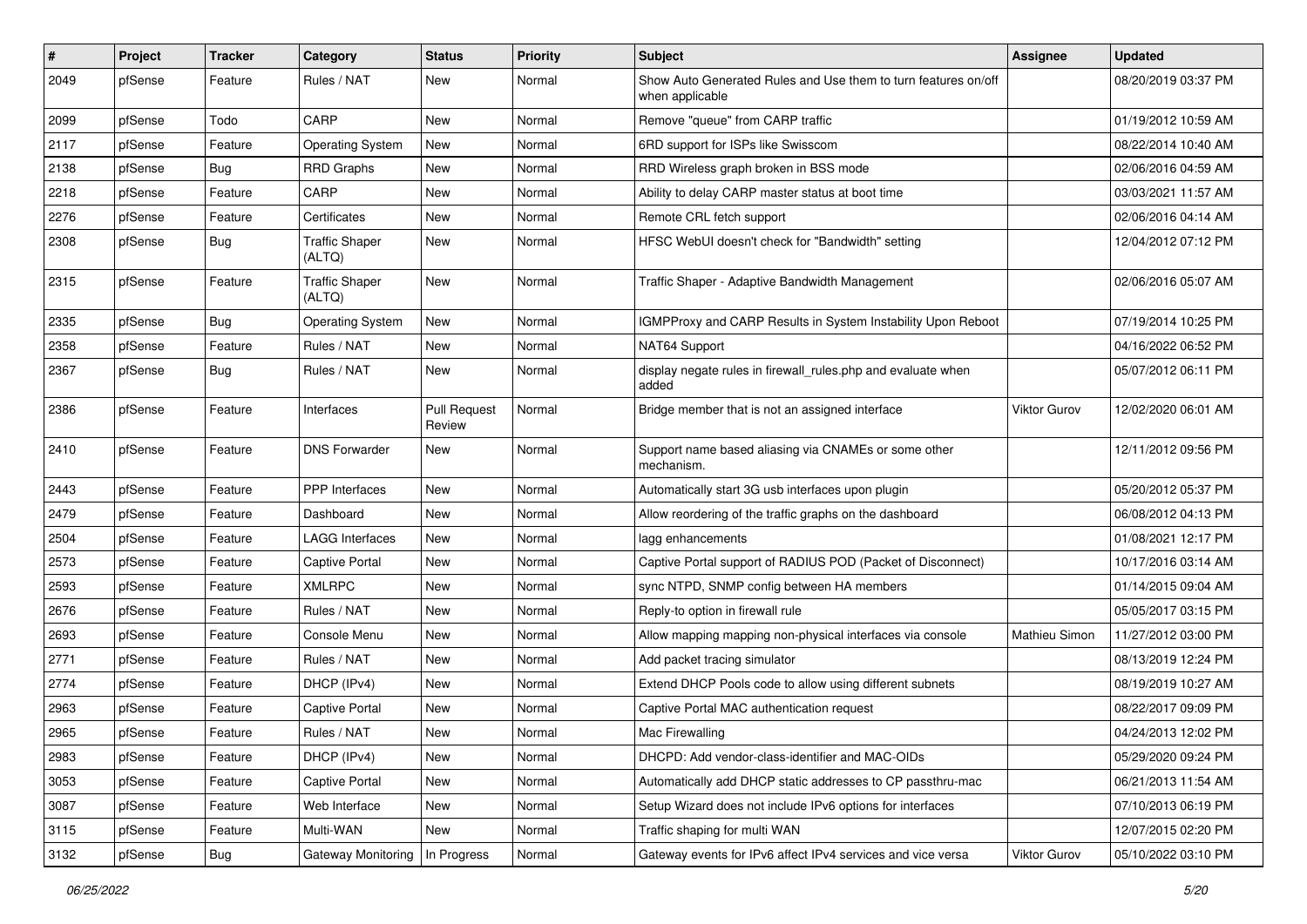| $\vert$ # | Project | <b>Tracker</b> | Category                                        | <b>Status</b> | <b>Priority</b> | <b>Subject</b>                                                                                 | <b>Assignee</b> | <b>Updated</b>      |
|-----------|---------|----------------|-------------------------------------------------|---------------|-----------------|------------------------------------------------------------------------------------------------|-----------------|---------------------|
| 3185      | pfSense | Feature        | DHCP (IPv6)                                     | New           | Normal          | Accommodate a DHCPv6 failover-like mechanism                                                   |                 | 11/24/2017 10:44 AM |
| 3288      | pfSense | Feature        | Rules / NAT                                     | New           | Normal          | Macros for Interface Networks on Outbound NAT rule Source<br>drop-down                         |                 | 08/21/2019 11:02 AM |
| 3312      | pfSense | Bug            | <b>IPsec</b>                                    | <b>New</b>    | Normal          | Gateway on IPsec rules is not functional in pf                                                 |                 | 01/28/2020 10:09 PM |
| 3326      | pfSense | Bug            | PPP Interfaces                                  | New           | Normal          | IPv6 only PPPoE connection                                                                     |                 | 11/18/2013 09:37 AM |
| 3358      | pfSense | Bug            | Package System                                  | New           | Normal          | new version of <include file=""> is not required during reinstall all</include>                |                 | 12/26/2014 12:13 PM |
| 3377      | pfSense | Feature        | <b>Captive Portal</b>                           | New           | Normal          | OAuth2 authentication in captive portal                                                        | Jim Thompson    | 10/19/2020 09:13 AM |
| 3382      | pfSense | Bug            | <b>IGMP Proxy</b>                               | <b>New</b>    | Normal          | IGMPPROXY fails with more than 32 interfaces                                                   |                 | 07/12/2016 11:01 PM |
| 3387      | pfSense | Feature        | Aliases / Tables                                | New           | Normal          | process_alias_urltable Frequency                                                               |                 | 08/21/2019 11:01 AM |
| 3404      | pfSense | <b>Bug</b>     | DHCP (IPv4)                                     | New           | Normal          | DHCP Server Fails to Start on Interfaces that are Slow to Come<br><b>Online During Boot</b>    |                 | 02/11/2014 05:09 PM |
| 3465      | pfSense | Bug            | <b>Traffic Shaper</b><br>(ALTQ)                 | <b>New</b>    | Normal          | Editing Traffic Shaper queues causes status_queues.php error                                   |                 | 02/19/2014 01:53 AM |
| 3534      | pfSense | Feature        | DHCP (IPv4)                                     | New           | Normal          | DDNS using arbitrary zone primary                                                              |                 | 07/08/2014 11:40 AM |
| 3552      | pfSense | Feature        | PPP Interfaces                                  | New           | Normal          | Allow configuring link keep-alive value in PPP                                                 |                 | 05/14/2014 10:26 AM |
| 3623      | pfSense | Feature        | Package System                                  | <b>New</b>    | Normal          | Allow each package to choose if it is restarted on interface events                            |                 | 04/26/2014 01:00 PM |
| 3652      | pfSense | Feature        | OpenVPN                                         | New           | Normal          | OpenVPN - Dynamic IPv6 Tunnel Network                                                          |                 | 03/20/2019 09:50 AM |
| 3696      | pfSense | Feature        | Backup / Restore                                | <b>New</b>    | Normal          | Multiple items backup/restore                                                                  |                 | 06/06/2014 02:33 PM |
| 3697      | pfSense | Feature        | Backup / Restore                                | New           | Normal          | New backup/restore area: Certificates                                                          |                 | 03/11/2017 11:30 AM |
| 3706      | pfSense | Bug            | User Manager /<br>Privileges                    | New           | Normal          | Permission order affects default page on limited accounts, but<br>can't reorder                |                 | 02/06/2016 04:10 AM |
| 3718      | pfSense | Feature        | <b>IPv6 Router</b><br>Advertisements<br>(RADVD) | <b>New</b>    | Normal          | radvd - enhancement proposal: ability to advertise routes and<br>some fixes - patches attached |                 | 03/22/2020 02:59 PM |
| 3771      | pfSense | Bug            | DHCP (IPv4)                                     | New           | Normal          | Webinterface and dhcpdcrashes with 500+ static leases                                          |                 | 08/21/2019 09:26 AM |
| 3793      | pfSense | Feature        | Rules / NAT                                     | <b>New</b>    | Normal          | Enable external authentication support for rules                                               |                 | 08/05/2014 01:09 PM |
| 3796      | pfSense | <b>Bug</b>     | <b>Diagnostics</b>                              | Confirmed     | Normal          | States summary fails and is very slow with large state tables                                  |                 | 12/11/2021 08:03 PM |
| 3824      | pfSense | <b>Bug</b>     | <b>Traffic Shaper</b><br>(Limiters)             | Confirmed     | Normal          | Limiters on bridge break traffic outside locally-configured IP<br>subnets                      | Luiz Souza      | 11/03/2016 07:16 PM |
| 3862      | pfSense | Feature        | <b>IGMP Proxy</b>                               | New           | Normal          | Allow configuration of IGMP proxy's 'quickleave' parameter from<br>the web interface           |                 | 04/05/2016 03:24 AM |
| 3882      | pfSense | Feature        | Web Interface                                   | New           | Normal          | Add OUI database to the base system, remove dependency on<br>nmap                              |                 | 03/08/2018 06:44 PM |
| 3895      | pfSense | Feature        | Configuration<br>Backend                        | New           | Normal          | Timeout for "Apply change"                                                                     |                 | 01/25/2021 08:07 AM |
| 3899      | pfSense | Feature        | Web Interface                                   | New           | Normal          | Add feature to allow reordering of <package> items in config.xml</package>                     |                 | 09/27/2014 04:40 PM |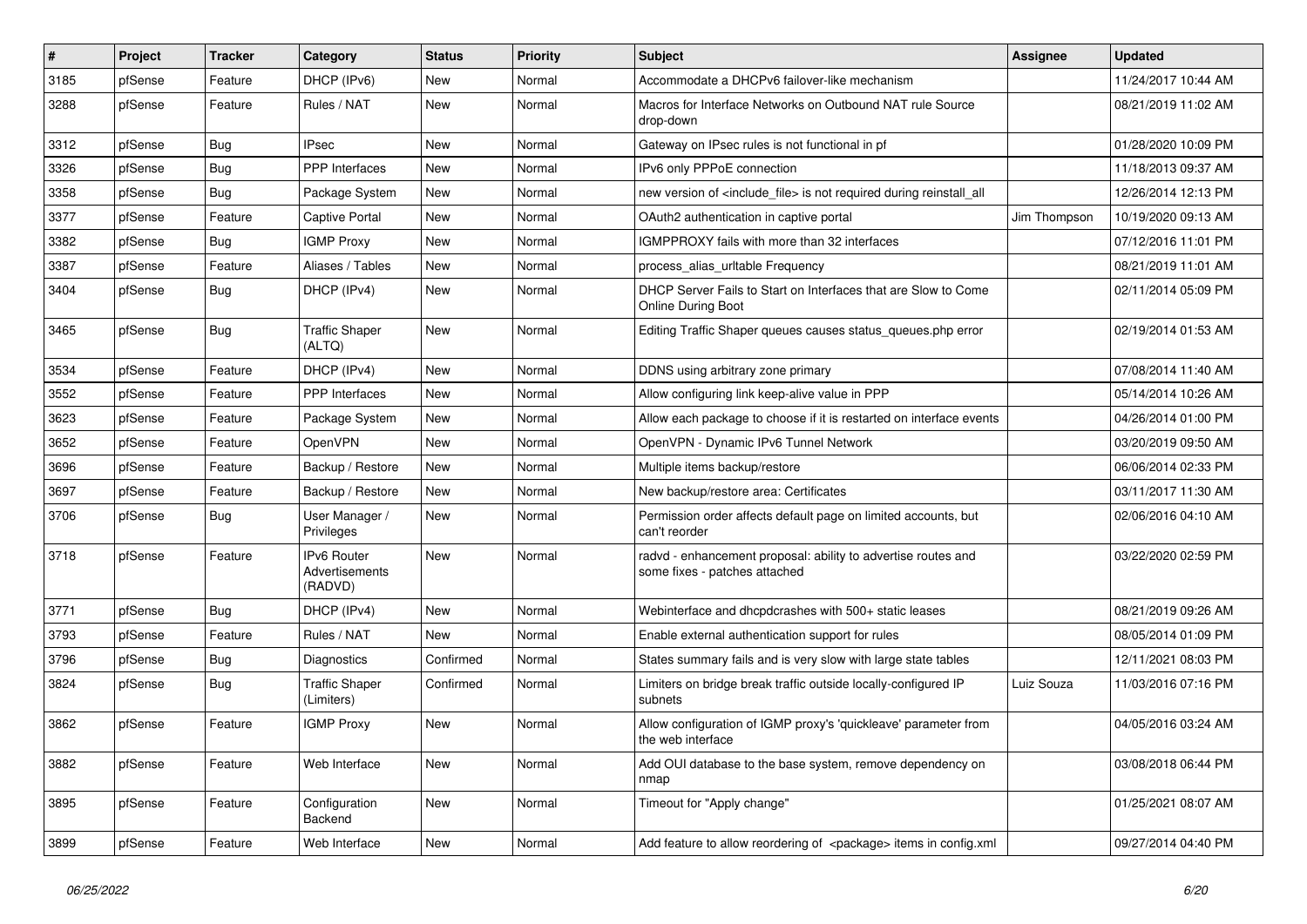| ∦    | Project | <b>Tracker</b> | Category                                 | <b>Status</b> | Priority | Subject                                                                                                         | <b>Assignee</b> | <b>Updated</b>      |
|------|---------|----------------|------------------------------------------|---------------|----------|-----------------------------------------------------------------------------------------------------------------|-----------------|---------------------|
| 4010 | pfSense | Feature        | OpenVPN                                  | New           | Normal   | OpenVPN always loads engines available on openssl                                                               |                 | 07/08/2016 10:29 PM |
| 4061 | pfSense | Bug            | DHCP (IPv4)                              | Confirmed     | Normal   | dhcpd doesn't send client-hostname to peer, breaking DHCP<br>lease registrations w/HA                           |                 | 02/24/2017 08:58 PM |
| 4098 | pfSense | Feature        | Authentication                           | <b>New</b>    | Normal   | Add option to force a password change on login                                                                  |                 | 08/21/2019 10:31 AM |
| 4128 | pfSense | Feature        | Notifications                            | <b>New</b>    | Normal   | Email notification webgui configuration                                                                         |                 | 11/18/2021 12:48 PM |
| 4154 | pfSense | Bug            | User Manager /<br>Privileges             | Confirmed     | Normal   | RADIUS authentication not working over IPv6                                                                     |                 | 04/21/2022 12:39 PM |
| 4242 | pfSense | Feature        | Authentication                           | <b>New</b>    | Normal   | Two Factor or OTP Authentication for Admin Interface                                                            |                 | 01/04/2022 12:07 PM |
| 4265 | pfSense | Feature        | UPnP/NAT-PMP                             | New           | Normal   | UPNP allow use of alias and schedule                                                                            |                 | 08/20/2019 02:57 PM |
| 4292 | pfSense | Feature        | <b>RRD Graphs</b>                        | <b>New</b>    | Normal   | Show 95th Percentile for IPv6 Traffic in RRD Graphs                                                             |                 | 01/25/2015 02:24 PM |
| 4345 | pfSense | <b>Bug</b>     | <b>Operating System</b>                  | Confirmed     | Normal   | Traffic Shaping doesn't work with Xen netfront driver                                                           |                 | 12/31/2021 05:30 PM |
| 4405 | pfSense | Feature        | <b>Traffic Shaper</b><br>(ALTQ)          | In Progress   | Normal   | Traffic shaping doesn't work when applied to a bridge interface                                                 | Luiz Souza      | 02/09/2021 12:05 PM |
| 4406 | pfSense | <b>Bug</b>     | <b>Operating System</b>                  | Confirmed     | Normal   | ALTQ problems with wireless cloned interfaces                                                                   | Luiz Souza      | 11/19/2015 12:06 AM |
| 4428 | pfSense | <b>Bug</b>     | Interfaces                               | Confirmed     | Normal   | Setting media option on em(4) leads to infinite link cycling                                                    |                 | 07/06/2016 12:45 AM |
| 4456 | pfSense | Feature        | <b>Diagnostics</b>                       | New           | Normal   | Packet capture additional filtering options                                                                     |                 | 08/20/2019 03:30 PM |
| 4467 | pfSense | Bug            | <b>Traffic Shaper</b><br>(ALTQ)          | <b>New</b>    | Normal   | Traffic Graphs shows wrong throughput when traffic shaping<br>enabled                                           |                 | 02/23/2015 05:31 PM |
| 4470 | pfSense | Feature        | IPv6 Router<br>Advertisements<br>(RADVD) | <b>New</b>    | Normal   | RA page in GUI                                                                                                  |                 | 08/20/2019 12:20 PM |
| 4472 | pfSense | Feature        | Build / Release                          | <b>New</b>    | Normal   | Cryptographically sign every (sub-)release                                                                      |                 | 08/13/2019 12:53 PM |
| 4474 | pfSense | <b>Bug</b>     | Package System                           | Confirmed     | Normal   | IP address change triggers reload of all packages                                                               |                 | 02/13/2017 07:21 AM |
| 4479 | pfSense | <b>Bug</b>     | <b>Operating System</b>                  | <b>New</b>    | Normal   | Firewall rules won't match GRE interface after applying IPSEC<br>transport encryption on GRE tunnel             | Luiz Souza      | 08/20/2021 08:46 AM |
| 4499 | pfSense | Feature        | <b>LAGG Interfaces</b>                   | New           | Normal   | pfSense LAGG interfaces; unable to set speed and duplex for<br>member interfaces.                               |                 | 08/21/2019 11:16 AM |
| 4500 | pfSense | <b>Bug</b>     | UPnP/NAT-PMP                             | Confirmed     | Normal   | Some miniupnp port mappings are not displayed in the Status<br>page                                             |                 | 04/25/2022 12:49 PM |
| 4501 | pfSense | Feature        | <b>Notifications</b>                     | New           | Normal   | Allow email report to send multiple destination                                                                 |                 | 02/06/2016 04:07 AM |
| 4591 | pfSense | Feature        | <b>IPsec</b>                             | <b>New</b>    | Normal   | IPSec Failover Support for IP Addresses instead of Dynamic DNS<br>/ Failover Group                              |                 | 09/04/2020 12:17 AM |
| 4604 | pfSense | Bug            | <b>NTPD</b>                              | New           | Normal   | NTP time server entries may or may not work, depending upon<br>interfaces selected when configuring NTP service |                 | 12/11/2021 07:59 PM |
| 4628 | pfSense | Feature        | Web Interface                            | New           | Normal   | Add GUI to manage loader tunables (e.g. loader.conf.local)                                                      |                 | 09/16/2015 04:28 PM |
| 4632 | pfSense | Feature        | <b>Operating System</b>                  | New           | Normal   | Support for Multipath TCP (MPTCP)                                                                               | Jim Thompson    | 03/01/2022 05:39 AM |
| 4646 | pfSense | Feature        | Dashboard                                | New           | Normal   | Recover valuable vertical screen real estate in dashboard                                                       |                 | 04/20/2015 07:46 PM |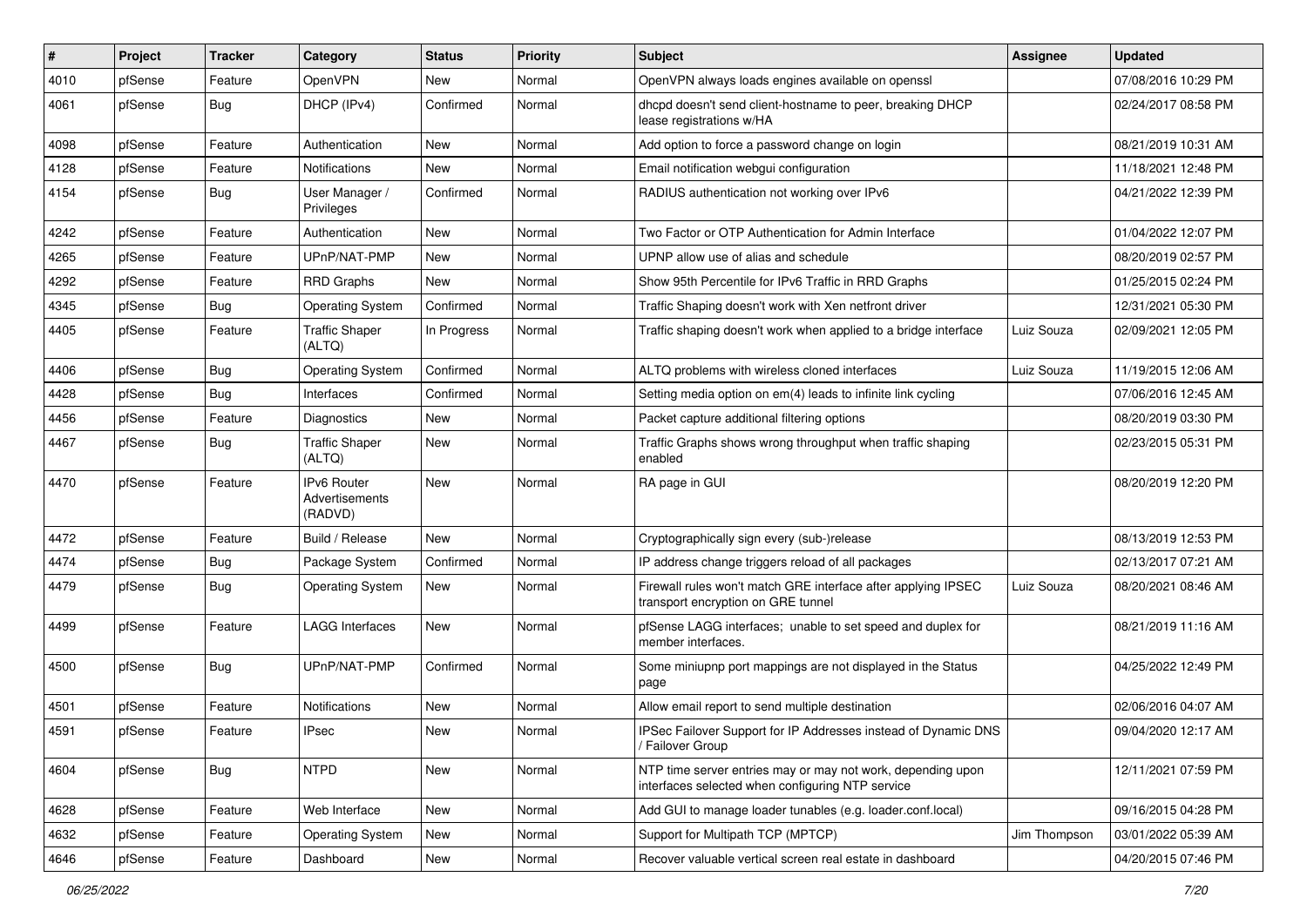| $\vert$ # | Project | <b>Tracker</b> | Category                | <b>Status</b> | Priority | Subject                                                                                   | <b>Assignee</b> | <b>Updated</b>      |
|-----------|---------|----------------|-------------------------|---------------|----------|-------------------------------------------------------------------------------------------|-----------------|---------------------|
| 4680      | pfSense | Bug            | <b>DHCP Relay</b>       | New           | Normal   | DHCP relay does not work with DHCP server on other end of<br>OpenVPN tunnel               |                 | 05/05/2015 06:55 PM |
| 4681      | pfSense | Feature        | Backup / Restore        | New           | Normal   | AutoConfigBackup make a way to easily download a saved<br>backup                          |                 | 08/16/2019 12:46 PM |
| 4688      | pfSense | Feature        | <b>IPsec</b>            | New           | Normal   | Missing TFC Traffic Flow Confidentiality support                                          |                 | 11/15/2021 12:27 PM |
| 4707      | pfSense | Feature        | Rules / NAT             | New           | Normal   | Can't override block port 0 rules in filter.inc                                           |                 | 08/13/2019 12:53 PM |
| 4740      | pfSense | <b>Bug</b>     | Wireless                | New           | Normal   | Intel wireless kernel panic in infrastructure mode with WPA                               |                 | 11/13/2020 08:38 AM |
| 4776      | pfSense | Feature        | Wireless                | New           | Normal   | Add 802.1x dynamic vlan support                                                           |                 | 10/02/2020 07:42 AM |
| 4796      | pfSense | Feature        | Routing                 | New           | Normal   | Support Multiple FIBs in pfSense                                                          | Luiz Souza      | 09/22/2017 12:12 AM |
| 4798      | pfSense | Feature        | <b>DNS Resolver</b>     | New           | Normal   | Make host and domain overrides available to both DNS Resolver<br>and DNS Forwarder        |                 | 06/29/2015 02:14 AM |
| 4899      | pfSense | Feature        | DHCP (IPv4)             | New           | Normal   | Additional BOOTP/DHCP Options should allow a force option                                 |                 | 01/02/2018 02:24 PM |
| 4989      | pfSense | Feature        | <b>IPsec</b>            | New           | Normal   | Allow all valid strongswan remote gateway options in gui                                  |                 | 08/20/2015 02:57 PM |
| 4997      | pfSense | Feature        | Rules / NAT             | New           | Normal   | Add setting option to choose default log action for new firewall<br>rules                 |                 | 08/20/2019 03:29 PM |
| 5074      | pfSense | Feature        | Upgrade                 | <b>New</b>    | Normal   | Standard release notes URLs to facilitate GUI viewing before<br>upgrade                   |                 | 04/21/2022 12:39 PM |
| 5075      | pfSense | <b>Bug</b>     | Rules / NAT             | Confirmed     | Normal   | pf errors that don't return a line number on first line don't file notice                 |                 | 09/01/2015 06:42 PM |
| 5080      | pfSense | Feature        | DHCP (IPv4)             | New           | Normal   | Settings tab under Services>DHCP Server                                                   |                 | 08/13/2019 12:53 PM |
| 5253      | pfSense | Bug            | <b>PPP</b> Interfaces   | New           | Normal   | 3gstats.php 100% CPU                                                                      |                 | 01/08/2022 05:02 PM |
| 5306      | pfSense | <b>Bug</b>     | Package System          | New           | Normal   | textarea fields should have linebreaks sanitized automatically on<br>save                 |                 | 03/03/2017 04:15 AM |
| 5331      | pfSense | Feature        | IPsec                   | New           | Normal   | IPSec table for tuning strongswan.conf                                                    |                 | 05/05/2021 12:10 AM |
| 5360      | pfSense | Feature        | UPnP/NAT-PMP            | New           | Normal   | Add possibility to configure independent "UPnP & NAT-PMP"<br>instances                    |                 | 10/31/2015 04:25 AM |
| 5367      | pfSense | Bug            | Web Interface           | <b>New</b>    | Normal   | Safari repeatedly tries to reload dashboard                                               | Jared Dillard   | 08/22/2016 11:08 AM |
| 5445      | pfSense | Todo           | Web Interface           | New           | Normal   | Improve banner for "background activity"                                                  |                 | 02/06/2016 04:43 AM |
| 5474      | pfSense | Feature        | Interfaces              | New           | Normal   | Add 802.1x configuration to wired interfaces.                                             |                 | 03/16/2016 04:32 PM |
| 5510      | pfSense | Feature        | Package System          | New           | Normal   | Need a simple way to enable/disable package-installed services                            |                 | 04/21/2022 12:39 PM |
| 5525      | pfSense | Feature        | OpenVPN                 | New           | Normal   | Add static routes for OpenVPN client remote peer addresses<br>when using non-default WANs |                 | 11/25/2015 08:44 AM |
| 5556      | pfSense | Feature        | Diagnostics             | <b>New</b>    | Normal   | No error when downloading non-existing file on<br>Diagnostics/Execute                     |                 | 08/20/2019 03:43 PM |
| 5616      | pfSense | Feature        | Wireless                | New           | Normal   | Incorrect Wireless Channel                                                                | Jim Thompson    | 10/09/2016 03:33 PM |
| 5619      | pfSense | Feature        | <b>Operating System</b> | New           | Normal   | Curl with ARES support                                                                    |                 | 08/13/2019 02:56 PM |
| 5629      | pfSense | Bug            | <b>IPsec</b>            | New           | Normal   | Allow for IPsec configuration using certs without a CA                                    |                 | 12/31/2021 05:21 PM |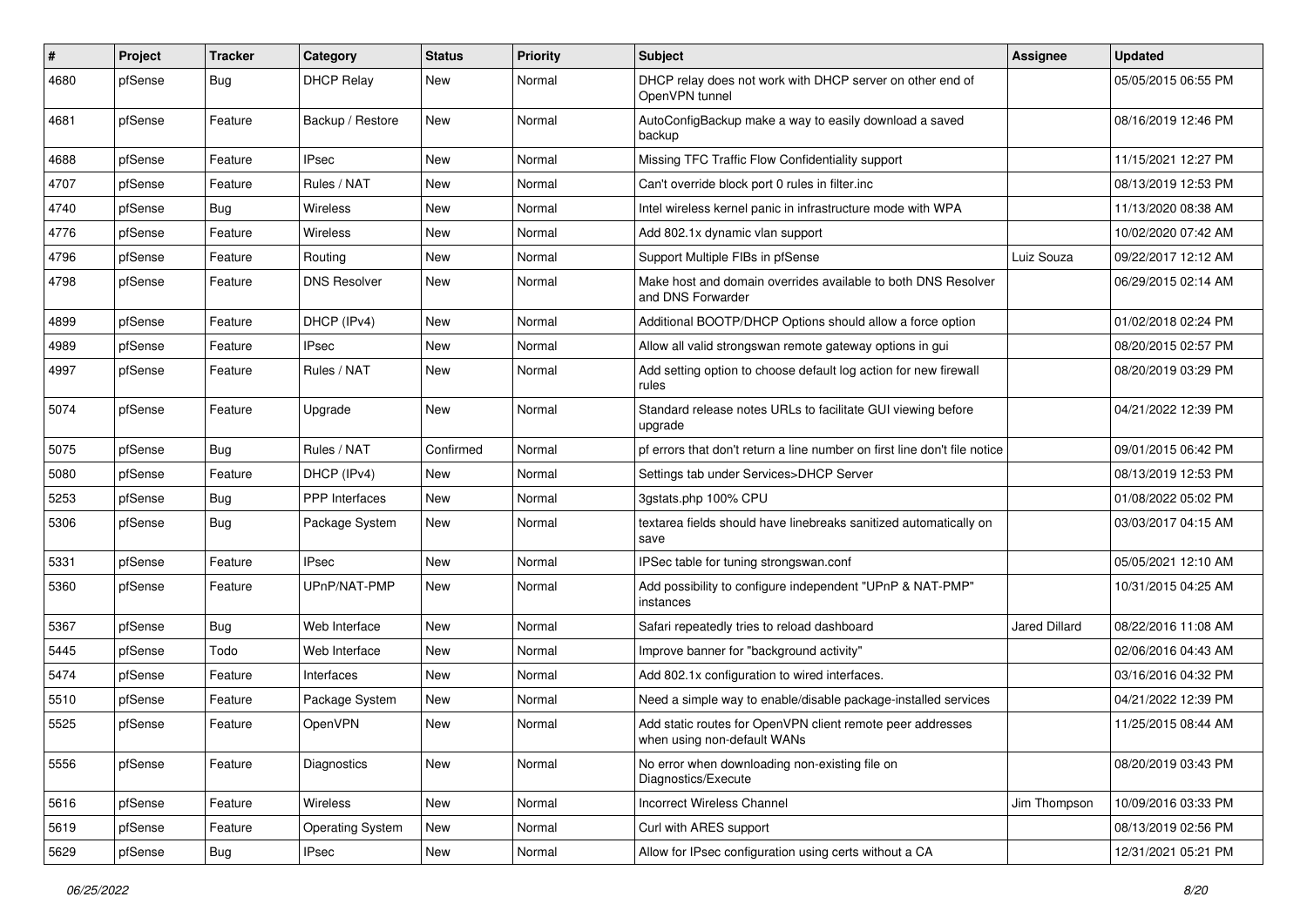| $\vert$ # | Project | <b>Tracker</b> | Category                            | <b>Status</b> | Priority | Subject                                                                                                    | <b>Assignee</b>        | <b>Updated</b>      |
|-----------|---------|----------------|-------------------------------------|---------------|----------|------------------------------------------------------------------------------------------------------------|------------------------|---------------------|
| 5652      | pfSense | <b>Bug</b>     | Authentication                      | New           | Normal   | Radius IETF Class Group Assignment - Incorrect Standard                                                    |                        | 08/13/2019 01:39 PM |
| 5786      | pfSense | <b>Bug</b>     | Web Interface                       | New           | Normal   | Check WebConfigurator port for conflicts                                                                   |                        | 04/21/2022 12:39 PM |
| 5791      | pfSense | <b>Bug</b>     | Rules / NAT                         | Confirmed     | Normal   | tftp-proxy functionality is easilly broken by unrelated rules                                              |                        | 07/10/2016 12:24 AM |
| 5813      | pfSense | Feature        | <b>Traffic Shaper</b><br>(ALTQ)     | <b>New</b>    | Normal   | Replacement of layer7 filter                                                                               |                        | 02/18/2017 05:08 PM |
| 5825      | pfSense | Feature        | Authentication                      | New           | Normal   | Allow EAP-RADIUS for authentication servers                                                                |                        | 08/21/2019 10:32 AM |
| 5849      | pfSense | Bug            | CARP                                | <b>New</b>    | Normal   | Routing fail on CARP IPsec                                                                                 |                        | 12/18/2021 04:41 PM |
| 5850      | pfSense | Feature        | User Manager /<br>Privileges        | <b>New</b>    | Normal   | Limit "WebCfg - System: User Manager page" privilege to<br>non-admins and non-admin groups                 |                        | 02/19/2017 10:04 AM |
| 5887      | pfSense | <b>Bug</b>     | Interfaces                          | Confirmed     | Normal   | hardware_offloading_applyflags sets/unsets most values when<br>already set correctly                       |                        | 07/06/2016 03:31 PM |
| 5902      | pfSense | Todo           | Configuration<br><b>Backend</b>     | <b>New</b>    | Normal   | Use a common place for default values                                                                      |                        | 08/13/2019 12:53 PM |
| 5922      | pfSense | Feature        | <b>SNMP</b>                         | New           | Normal   | SNMP - enable SNMP v3 functionality                                                                        | <b>Viktor Gurov</b>    | 03/02/2022 02:40 PM |
| 5950      | pfSense | Feature        | DHCP (IPv6)                         | <b>New</b>    | Normal   | DHCPv6 Server support for PD of PD-obtained networks                                                       |                        | 03/04/2016 03:04 AM |
| 6029      | pfSense | <b>Bug</b>     | <b>XML Parser</b>                   | <b>New</b>    | Normal   | Unhelpful error messages in xmlparse*.inc and generally                                                    |                        | 08/13/2019 12:52 PM |
| 6038      | pfSense | Feature        | Interfaces                          | <b>New</b>    | Normal   | Add ability to configure which interface is chosen for defining<br>hostname IP in /etc/hosts               |                        | 07/07/2017 09:56 AM |
| 6051      | pfSense | Bug            | DHCP (IPv6)                         | <b>New</b>    | Normal   | DHCPv6 Client Failure for additional WAN Address causes<br>2-seconds-service-restart-loop                  |                        | 12/03/2020 01:08 AM |
| 6103      | pfSense | Feature        | <b>DNS Resolver</b>                 | <b>New</b>    | Normal   | DNS Resolver Outgoing Interfaces should be able to use<br>Gateway Groups                                   |                        | 10/21/2019 08:02 AM |
| 6167      | pfSense | <b>Bug</b>     | <b>IPsec</b>                        | Confirmed     | Normal   | IPsec IPComp not working                                                                                   | George<br>Neville-Neil | 09/22/2020 06:07 PM |
| 6186      | pfSense | <b>Bug</b>     | Services                            | New           | Normal   | race conditions in service startup                                                                         |                        | 04/21/2022 12:39 PM |
| 6207      | pfSense | Feature        | Rules / NAT                         | <b>New</b>    | Normal   | Please, add "THIS_IF broadcast" Macro for use in firewall rules                                            |                        | 08/21/2019 11:01 AM |
| 6213      | pfSense | Feature        | <b>IPsec</b>                        | <b>New</b>    | Normal   | IPSEC: IPV4/IPV6 dual-interface-stack support for Mobile IKE                                               |                        | 04/20/2016 07:48 AM |
| 6215      | pfSense | Feature        | Web Interface                       | <b>New</b>    | Normal   | Create consistent UI for admin access security                                                             |                        | 04/20/2016 03:05 PM |
| 6220      | pfSense | Bug            | <b>Operating System</b>             | Confirmed     | Normal   | state mismatch with host-initiated traffic matching binat to IP not<br>locally assigned                    | Luiz Souza             | 06/08/2016 09:23 AM |
| 6228      | pfSense | Feature        | <b>Operating System</b>             | <b>New</b>    | Normal   | Please provide a means for IGMPv3 and MLDv2 support                                                        |                        | 05/20/2020 03:21 PM |
| 6283      | pfSense | Feature        | DHCP (IPv6)                         | New           | Normal   | Register DHCPv6 leases with DNS resolver                                                                   |                        | 08/21/2019 10:48 AM |
| 6289      | pfSense | Bug            | Interfaces                          | New           | Normal   | IPv6 address not given to track6 interfaces on create                                                      |                        | 12/30/2021 04:17 AM |
| 6295      | pfSense | <b>Bug</b>     | <b>Traffic Shaper</b><br>(Limiters) | New           | Normal   | Crash upon applying CODELQ to untagged parent interface when   Luiz Souza<br>also applied to daughter VLAN |                        | 08/20/2019 02:44 PM |
| 6321      | pfSense | Bug            | L <sub>2</sub> TP                   | New           | Normal   | Problem with connecting I2tp over ipsec from android and<br>windows                                        |                        | 11/13/2020 11:01 AM |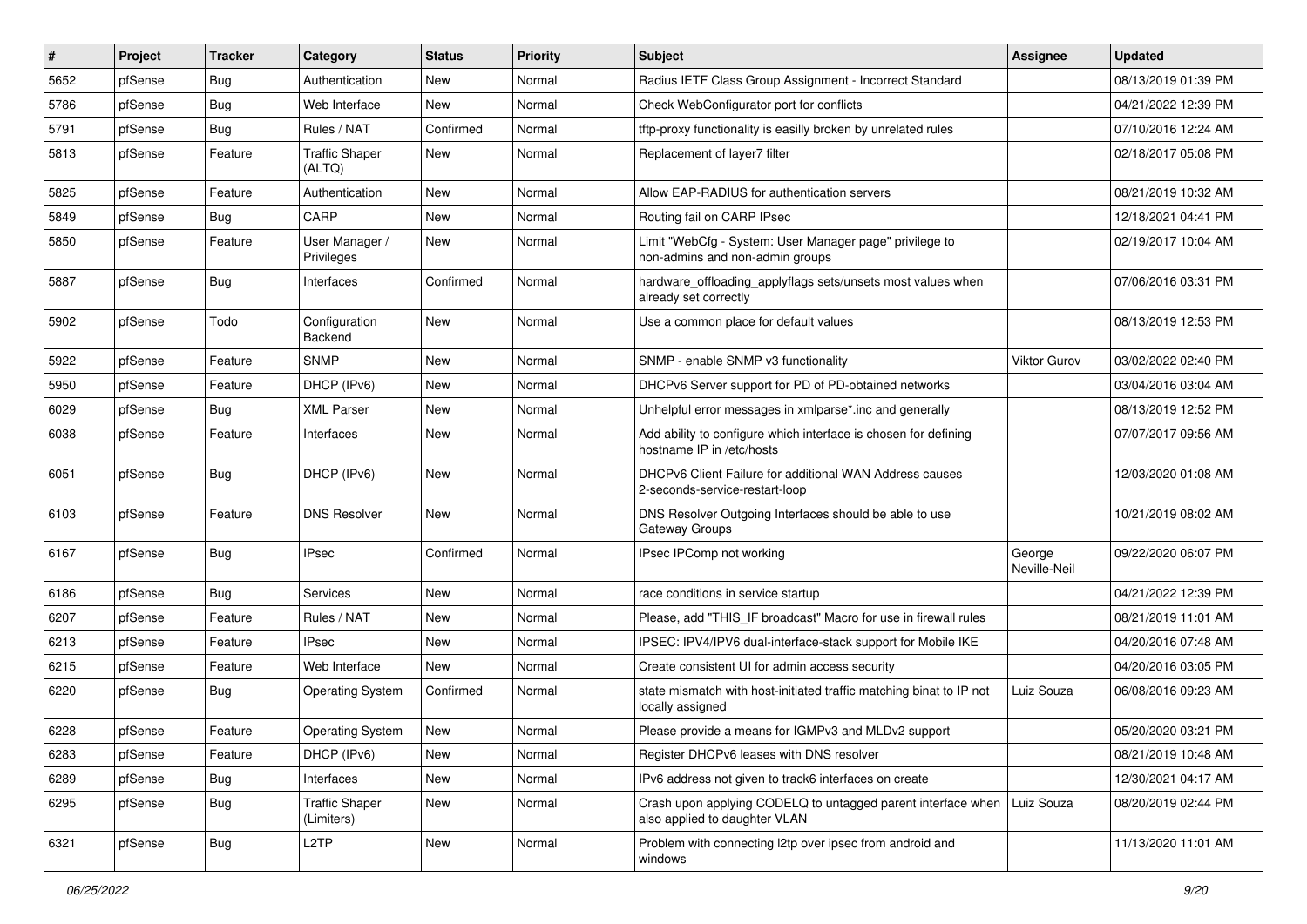| $\pmb{\#}$ | Project | <b>Tracker</b> | Category                                 | <b>Status</b> | <b>Priority</b> | <b>Subject</b>                                                                                        | <b>Assignee</b> | <b>Updated</b>      |
|------------|---------|----------------|------------------------------------------|---------------|-----------------|-------------------------------------------------------------------------------------------------------|-----------------|---------------------|
| 6332       | pfSense | Todo           | Web Interface                            | <b>New</b>    | Normal          | Upgrade encryption options to cover current range of<br>recommendations                               |                 | 08/13/2019 02:34 PM |
| 6333       | pfSense | Bug            | Gateway Monitoring                       | Confirmed     | Normal          | Bootup starts/restarts dpinger multiple times                                                         | Luiz Souza      | 11/16/2020 01:11 PM |
| 6362       | pfSense | Bug            | DHCP (IPv4)                              | Confirmed     | Normal          | DHCP Client ID not used                                                                               |                 | 07/09/2021 06:30 AM |
| 6370       | pfSense | Bug            | <b>IPsec</b>                             | Confirmed     | Normal          | IPSEC bound to WAN gateway group and Dynamic DNS doesn't<br>to fail back tunnel to WAN on DDNS update |                 | 08/31/2021 07:38 AM |
| 6398       | pfSense | Bug            | Configuration<br>Backend                 | <b>New</b>    | Normal          | If config cannot be loaded due to corruption or bug, it isn't handled<br>gracefully (just stops)      |                 | 08/13/2019 01:23 PM |
| 6412       | pfSense | Feature        | <b>Operating System</b>                  | <b>New</b>    | Normal          | Add includedir directive for /var/etc/xinet.d to xinetd configuration                                 |                 | 08/13/2019 01:23 PM |
| 6457       | pfSense | Feature        | Installer                                | New           | Normal          | Allow ability to configure AWS EC2 AMI via userdata                                                   |                 | 09/21/2020 02:54 PM |
| 6469       | pfSense | Feature        | Console Menu                             | New           | Normal          | Improve help + self documentation in console PHP shell                                                |                 | 08/13/2019 01:23 PM |
| 6481       | pfSense | <b>Bug</b>     | <b>IPsec</b>                             | <b>New</b>    | Normal          | loading EAP RADIUS method failed                                                                      |                 | 03/24/2020 04:25 PM |
| 6493       | pfSense | <b>Bug</b>     | Web Interface                            | Confirmed     | Normal          | Dynamic DNS clients slow page load                                                                    |                 | 06/17/2016 03:43 AM |
| 6500       | pfSense | Feature        | Package System                           | New           | Normal          | Should be a way to determine which packages are available<br>without having to update/install         |                 | 06/17/2016 05:34 PM |
| 6501       | pfSense | Todo           | Web Interface                            | <b>New</b>    | Normal          | Tightening up subnet expansion                                                                        |                 | 08/13/2019 01:23 PM |
| 6517       | pfSense | <b>Bug</b>     | <b>IPsec</b>                             | Confirmed     | Normal          | Adding mobile IPsec phase 2 entries requires restart of<br>strongswan                                 |                 | 06/21/2016 11:04 PM |
| 6539       | pfSense | Feature        | Rules / NAT                              | <b>New</b>    | Normal          | ICMPv6 filtering requires multiple rules - no range support                                           |                 | 08/13/2019 01:23 PM |
| 6541       | pfSense | <b>Bug</b>     | IPv6 Router<br>Advertisements<br>(RADVD) | <b>New</b>    | Normal          | IPv6 RAs always include on-link prefix; clients may not use<br>DHCPv6 managed addresses               |                 | 08/13/2019 03:23 PM |
| 6554       | pfSense | Feature        | <b>NTPD</b>                              | <b>New</b>    | Normal          | Reintroduce NTP mode7 for IEEE 1588 PTPd interop                                                      |                 | 08/13/2019 01:40 PM |
| 6569       | pfSense | Feature        | <b>NTPD</b>                              | <b>New</b>    | Normal          | Support Rockwell ZODIAC binary protocol (Jupiter receiver) for<br>high precision                      | Jim Pingle      | 07/18/2016 11:45 AM |
| 6574       | pfSense | Feature        | Hardware / Drivers                       | <b>New</b>    | Normal          | Support USB RNDIS network interfaces                                                                  |                 | 08/20/2019 08:46 AM |
| 6580       | pfSense | Bug            | <b>Operating System</b>                  | Confirmed     | Normal          | Bridge with down member interface sends ICMP unreachables<br>where it shouldn't                       |                 | 07/05/2016 05:40 PM |
| 6602       | pfSense | Feature        | User Manager /<br>Privileges             | <b>New</b>    | Normal          | Config writes denied via "deny config write" permission should<br>notify as such                      |                 | 08/20/2019 03:43 PM |
| 6604       | pfSense | Feature        | <b>NTPD</b>                              | <b>New</b>    | Normal          | Allow NTP server list to be overridden by DHCP/PPP                                                    |                 | 08/13/2019 01:39 PM |
| 6605       | pfSense | Bug            | Interfaces                               | Confirmed     | Normal          | rc.linkup logic issues with actions taken                                                             |                 | 07/12/2016 07:46 PM |
| 6614       | pfSense | Bug            | Web Interface                            | Confirmed     | Normal          | Dashboard high CPU usage                                                                              |                 | 07/14/2016 03:04 PM |
| 6615       | pfSense | Feature        | DHCP (IPv4)                              | New           | Normal          | new DHCP server option                                                                                |                 | 08/13/2019 01:39 PM |
| 6624       | pfSense | <b>Bug</b>     | <b>IPsec</b>                             | Confirmed     | Normal          | changes in IPsec config should down the connection                                                    | Jim Pingle      | 08/02/2021 12:08 PM |
| 6627       | pfSense | <b>Bug</b>     | Rules / NAT                              | <b>New</b>    | Normal          | floating tab match rules ignore quick action so should be removed                                     |                 | 07/18/2016 02:15 PM |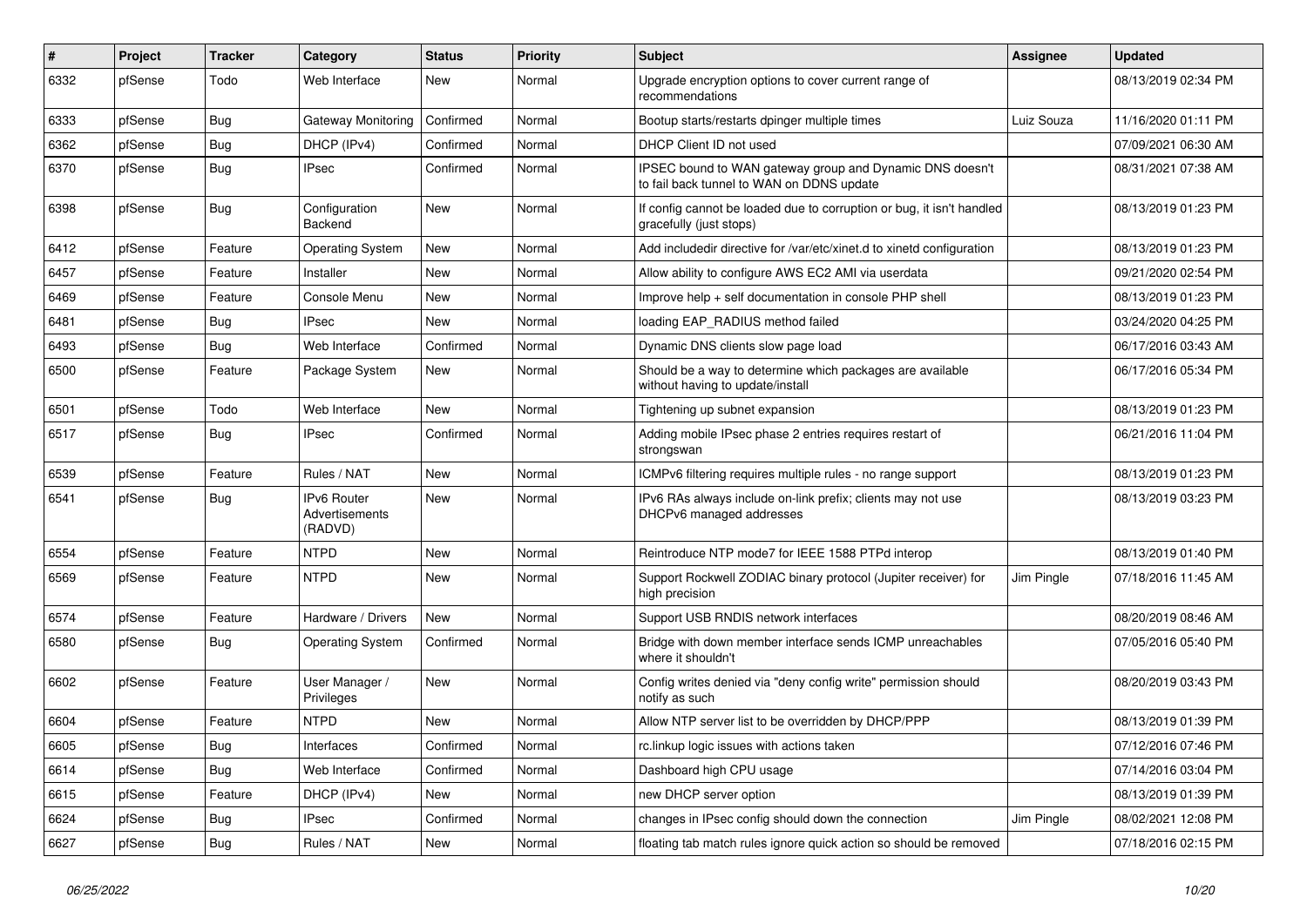| #    | Project | <b>Tracker</b> | Category                                        | <b>Status</b> | <b>Priority</b> | Subject                                                                                                                                                | Assignee     | <b>Updated</b>      |
|------|---------|----------------|-------------------------------------------------|---------------|-----------------|--------------------------------------------------------------------------------------------------------------------------------------------------------|--------------|---------------------|
| 6668 | pfSense | <b>Bug</b>     | <b>IPsec</b>                                    | Feedback      | Normal          | IPSec tunnel + L2TP/IPSec VPN - wrong PSK chosen by pfSense                                                                                            |              | 09/21/2019 02:07 AM |
| 6691 | pfSense | Bug            | DHCP (IPv6)                                     | New           | Normal          | dhcp6c quits after only two tries if no response was received                                                                                          |              | 12/07/2020 04:25 PM |
| 6738 | pfSense | Feature        | Web Interface                                   | New           | Normal          | GUI Action Buttons replicated to the top of the List                                                                                                   |              | 07/10/2021 01:04 PM |
| 6742 | pfSense | Feature        | Authentication                                  | New           | Normal          | OAuth2 authentication for OpenVPN (and for FreeRadius)                                                                                                 | Jim Thompson | 10/19/2020 09:19 AM |
| 6776 | pfSense | Feature        | Rules / NAT                                     | New           | Normal          | Allow disabling of "filter rule association" by default                                                                                                |              | 08/17/2021 10:56 AM |
| 6796 | pfSense | Feature        | Interfaces                                      | New           | Normal          | Allow hostnames as GRE and GIF endpoints                                                                                                               |              | 08/13/2019 02:35 PM |
| 6799 | pfSense | Bug            | Rules / NAT                                     | New           | Normal          | Using NOT (!) with interface subnet macros results unexpected<br>traffic passing when multiple subnets are included in the macro<br>(i.e. VIP subnets) |              | 02/07/2022 02:18 PM |
| 6803 | pfSense | <b>Bug</b>     | Web Interface                                   | New           | Normal          | CSRF timeout occurs when it (probably) shouldn't                                                                                                       |              | 11/03/2016 09:43 PM |
| 6816 | pfSense | Feature        | <b>IPv6 Router</b><br>Advertisements<br>(RADVD) | New           | Normal          | Status and/or Diagnostics page for radvd                                                                                                               |              | 08/13/2019 02:35 PM |
| 6823 | pfSense | <b>Bug</b>     | Interfaces                                      | New           | Normal          | No connectivity after changing link state to UP                                                                                                        |              | 04/21/2022 12:39 PM |
| 6845 | pfSense | Feature        | Interfaces                                      | New           | Normal          | DHCP / DHCPv6 WAN client status page                                                                                                                   |              | 08/19/2019 12:37 PM |
| 6917 | pfSense | Feature        | Upgrade                                         | New           | Normal          | Add ability to choose from what IP/IFACE you search for updates                                                                                        |              | 11/11/2016 09:51 AM |
| 6926 | pfSense | Bug            | UPnP/NAT-PMP                                    | New           | Normal          | Miniupnp advertising expired IPv6 address                                                                                                              |              | 01/15/2022 08:29 PM |
| 6956 | pfSense | Feature        | <b>Captive Portal</b>                           | New           | Normal          | Allow more control over concurrent logins                                                                                                              |              | 11/23/2016 12:01 PM |
| 6960 | pfSense | Feature        | DHCP (IPv4)                                     | New           | Normal          | Consider replacing ISC DHCP server with KEA DHCP                                                                                                       |              | 09/24/2020 01:59 PM |
| 6977 | pfSense | <b>Bug</b>     | Interfaces                                      | New           | Normal          | VLAN traffic is erroneously counted as underlying iface<br>(untagged) traffic                                                                          |              | 08/13/2019 02:56 PM |
| 6993 | pfSense | Bug            | <b>OpenVPN</b>                                  | New           | Normal          | OpenVPN status error during CARP state transition                                                                                                      | James Webb   | 12/31/2021 05:44 PM |
| 7040 | pfSense | <b>Bug</b>     | Interfaces                                      | <b>New</b>    | Normal          | Issue when disabling an interface                                                                                                                      |              | 12/26/2016 02:56 AM |
| 7082 | pfSense | <b>Bug</b>     | Package System                                  | New           | Normal          | pkg_edit.php - impossible to use default_value with rowhelperfield                                                                                     |              | 08/21/2019 09:15 AM |
| 7085 | pfSense | Feature        | Rules / NAT                                     | New           | Normal          | <b>Edit Firewall Rules Seperator</b>                                                                                                                   |              | 09/10/2017 09:15 AM |
| 7096 | pfSense | Bug            | <b>DNS Resolver</b>                             | Feedback      | Normal          | Unbound fails to start on boot if specific network devices are<br>configured in the "Network Interfaces"                                               |              | 11/22/2021 08:59 AM |
| 7113 | pfSense | Bug            | Dashboard                                       | <b>New</b>    | Normal          | Interface name in Traffic Graphs                                                                                                                       |              | 12/31/2021 05:40 PM |
| 7138 | pfSense | <b>Bug</b>     | DHCP (IPv6)                                     | Assigned      | Normal          | Pfsense wide dhcpv6 client doesn't recognise ifid statement                                                                                            |              | 04/21/2022 12:39 PM |
| 7152 | pfSense | Bug            | <b>DNS Resolver</b>                             | New           | Normal          | Unbound / DNS Resolver issue if "Register DHCP static mappings<br>in the DNS Resolver" set before wildcard DNS custom options                          |              | 12/18/2021 04:59 PM |
| 7172 | pfSense | <b>Bug</b>     | DHCP (IPv4)                                     | New           | Normal          | Sorting by hostname in Services > DHCP Server > LAN should be<br>"natural" (alphanumeric friendly)                                                     |              | 08/20/2019 03:47 PM |
| 7182 | pfSense | Feature        | Dashboard                                       | New           | Normal          | Break up System Widget on the Dashboard                                                                                                                |              | 08/21/2019 08:59 AM |
| 7195 | pfSense | <b>Bug</b>     | Package System                                  | New           | Normal          | pkg_edit.php - <checkenablefields> tag has no effect on fields<br/>other than checkbox/input</checkenablefields>                                       |              | 08/21/2019 09:15 AM |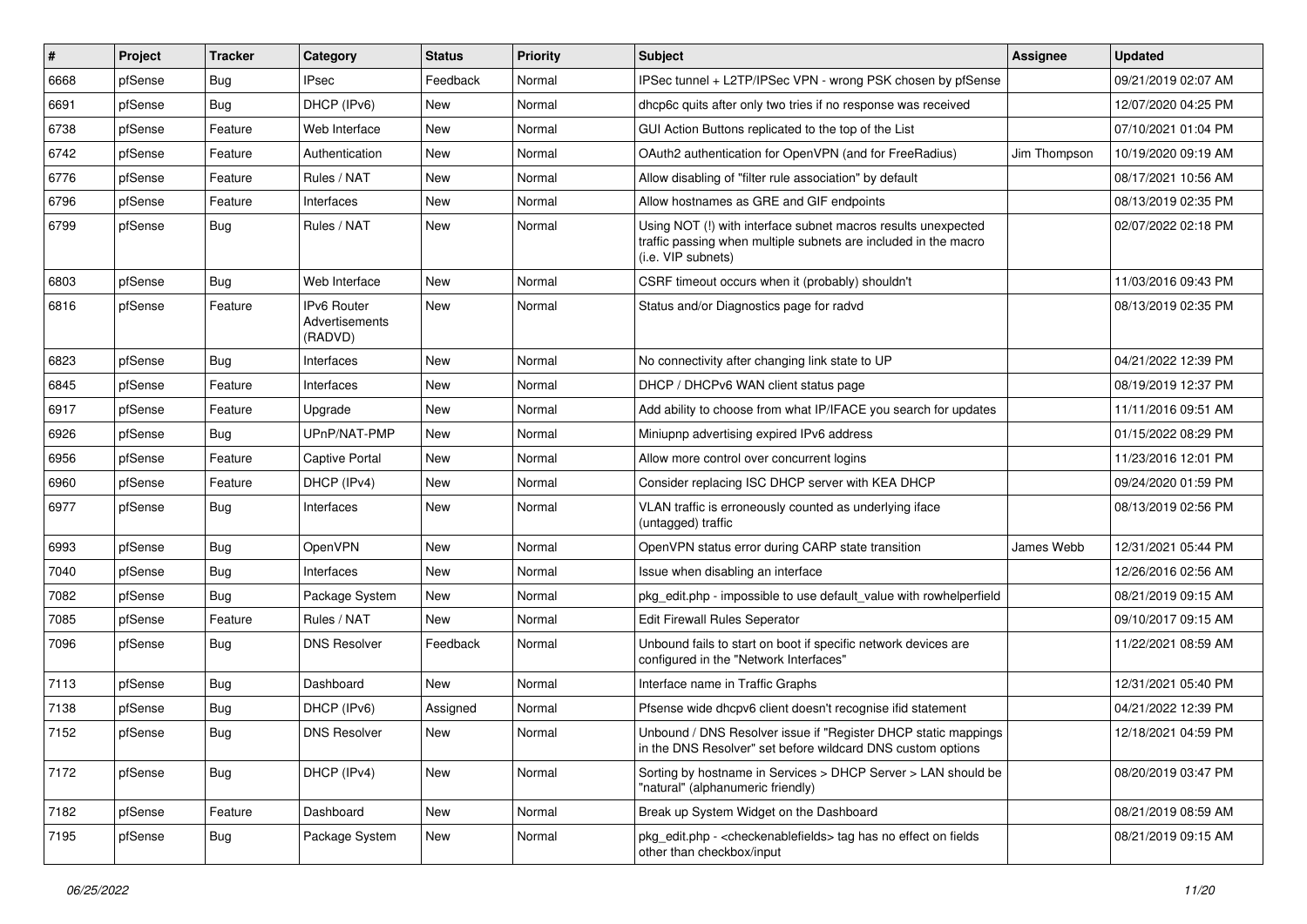| #    | Project | <b>Tracker</b> | Category                                 | <b>Status</b> | <b>Priority</b> | <b>Subject</b>                                                                            | <b>Assignee</b> | <b>Updated</b>      |
|------|---------|----------------|------------------------------------------|---------------|-----------------|-------------------------------------------------------------------------------------------|-----------------|---------------------|
| 7201 | pfSense | Feature        | <b>NTPD</b>                              | <b>New</b>    | Normal          | NTP Support multiple GPS reference clocks                                                 |                 | 04/27/2021 12:31 PM |
| 7212 | pfSense | Feature        | Hardware / Drivers                       | <b>New</b>    | Normal          | Provide Driver for SG-1000 Crypto Accelerator                                             | Luiz Souza      | 08/20/2019 08:46 AM |
| 7216 | pfSense | Feature        | Web Interface                            | New           | Normal          | Allow user to choose date display format                                                  | Phillip Davis   | 02/02/2018 04:20 PM |
| 7235 | pfSense | Bug            | <b>IPsec</b>                             | <b>New</b>    | Normal          | 4860 has not got significant IPsec performance rising with<br>enabled HW acceleration     | Luiz Souza      | 12/18/2021 04:32 PM |
| 7238 | pfSense | Bug            | Web Interface                            | New           | Normal          | Menu layout broken when using "Hostname in Menu" with long<br>hostnames                   |                 | 02/21/2017 07:01 AM |
| 7244 | pfSense | Feature        | Developer Tools                          | <b>New</b>    | Normal          | Publish pfsense as a Vagrant Basebox                                                      |                 | 01/29/2019 04:09 AM |
| 7248 | pfSense | Feature        | <b>IPsec</b>                             | New           | Normal          | Web UI for IPSec settings should warn about poor security<br>choices                      | Jim Pingle      | 10/31/2019 12:15 PM |
| 7260 | pfSense | Feature        | Rules / NAT                              | <b>New</b>    | Normal          | Source OS / p0f Database Missing Modern Operating Systems                                 |                 | 04/18/2020 02:25 AM |
| 7281 | pfSense | Feature        | OpenVPN                                  | <b>New</b>    | Normal          | OpenVPN: Add support for IPv6 dynamic prefix selection                                    |                 | 12/21/2017 08:56 PM |
| 7286 | pfSense | <b>Bug</b>     | OpenVPN                                  | Incomplete    | Normal          | OpenVPN client is unreliable when you have multiple tunnels                               |                 | 08/19/2019 03:28 PM |
| 7287 | pfSense | Feature        | <b>NTPD</b>                              | New           | Normal          | NTP add support for ACTS ref clock                                                        |                 | 10/12/2020 07:45 AM |
| 7292 | pfSense | Feature        | Dynamic DNS                              | New           | Normal          | DynamicDNS configuration does not sync to HA secondary                                    |                 | 02/21/2017 04:56 PM |
| 7303 | pfSense | <b>Bug</b>     | IPv6 Router<br>Advertisements<br>(RADVD) | New           | Normal          | ipv6 connectivity lost on pfSense reboot                                                  |                 | 08/20/2019 12:23 PM |
| 7352 | pfSense | Bug            | Routing                                  | New           | Normal          | pfSense IPv6 static route is dumped after a WAN flap                                      |                 | 01/20/2022 09:35 AM |
| 7373 | pfSense | <b>Bug</b>     | Rules / NAT                              | New           | Normal          | Firewall schedules GUI needs to be redone from scratch                                    |                 | 08/21/2019 08:56 AM |
| 7385 | pfSense | Todo           | Web Interface                            | New           | Normal          | Sanitize PHP includes                                                                     |                 | 08/13/2019 03:22 PM |
| 7389 | pfSense | Bug            | <b>Traffic Shaper</b><br>(Limiters)      | In Progress   | Normal          | Limiter does not work with transparent proxy                                              | Luiz Souza      | 02/01/2021 03:31 PM |
| 7398 | pfSense | Feature        | <b>Traffic Graphs</b>                    | Assigned      | Normal          | Show average value of bandwidth in/out on Dashboard trafic<br>graph                       | Jared Dillard   | 08/21/2019 08:56 AM |
| 7400 | pfSense | <b>Bug</b>     | <b>Traffic Graphs</b>                    | Assigned      | Normal          | Traffic Graphs show bad data on 2.3.3 1                                                   | Jared Dillard   | 12/31/2021 05:47 PM |
| 7402 | pfSense | Bug            | Web Interface                            | New           | Normal          | Inconsistent use of htmlentities validation checks                                        |                 | 03/21/2017 08:58 AM |
| 7405 | pfSense | Feature        | DHCP (IPv4)                              | <b>New</b>    | Normal          | Ability to add dhcp host reservations from "Diagnostics -> ARP<br>table"                  |                 | 10/12/2020 08:22 AM |
| 7418 | pfSense | Feature        | <b>Dynamic DNS</b>                       | <b>New</b>    | Normal          | Dynamic dns should be sorted interface name                                               |                 | 08/21/2019 08:58 AM |
| 7420 | pfSense | <b>Bug</b>     | <b>IPsec</b>                             | New           | Normal          | ipsec status freezing                                                                     |                 | 02/13/2020 09:09 AM |
| 7430 | pfSense | Bug            | Interfaces                               | <b>New</b>    | Normal          | pfsense-utils.inc - where is ipaddr configured() should account<br>for loopback interface |                 | 08/13/2019 03:48 PM |
| 7476 | pfSense | Bug            | Logging                                  | New           | Normal          | Dirty buffer used to build log messages?                                                  |                 | 04/17/2017 09:51 PM |
| 7541 | pfSense | Feature        | Installer                                | <b>New</b>    | Normal          | ZFS Install, add hot spare option                                                         |                 | 08/14/2019 09:32 AM |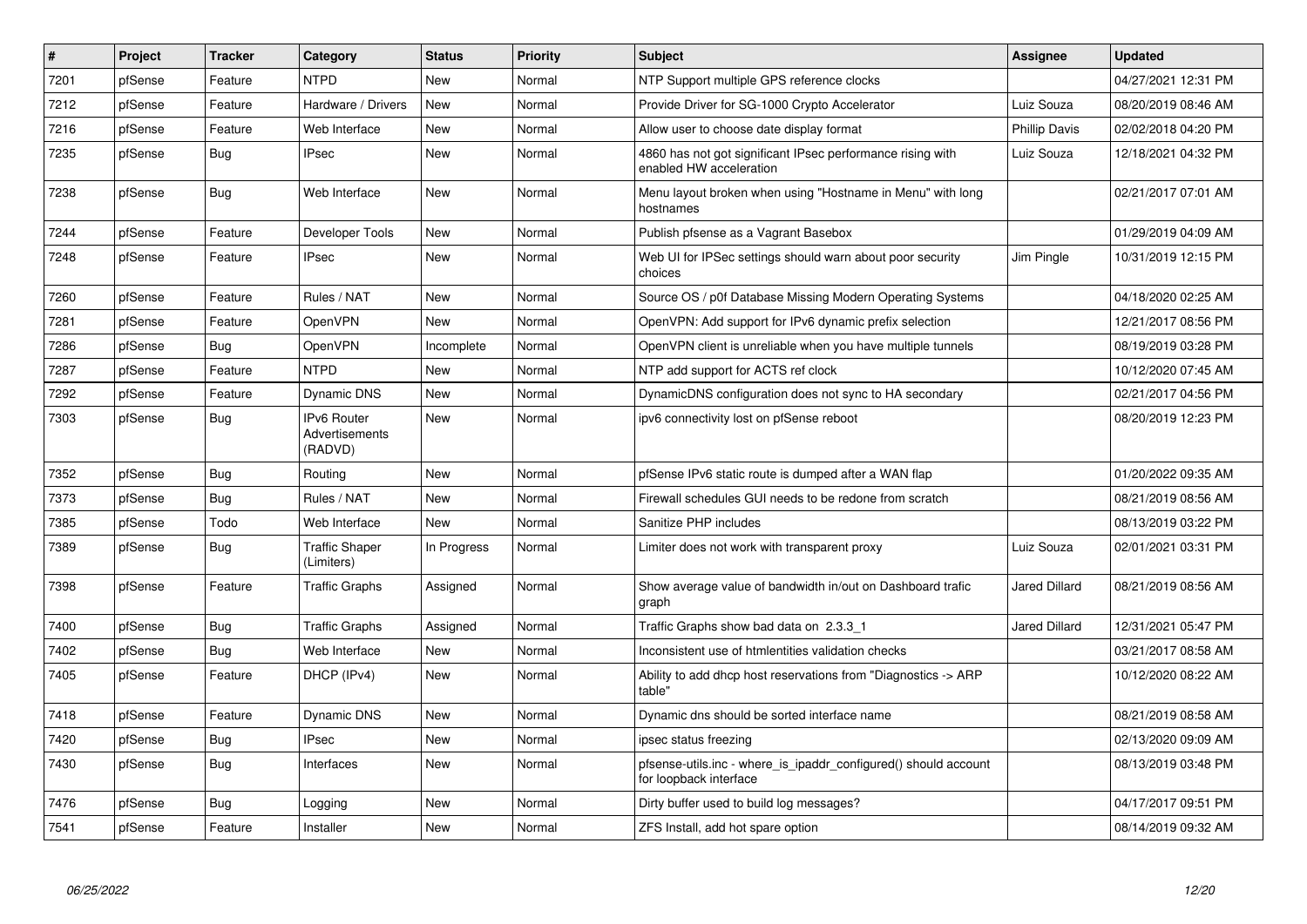| $\vert$ # | Project | <b>Tracker</b> | Category                                 | <b>Status</b> | Priority | Subject                                                                                                                           | <b>Assignee</b> | <b>Updated</b>      |
|-----------|---------|----------------|------------------------------------------|---------------|----------|-----------------------------------------------------------------------------------------------------------------------------------|-----------------|---------------------|
| 7551      | pfSense | <b>Bug</b>     | Rules / NAT                              | New           | Normal   | Dynamic IPsec endpoints not added to rule set after WAN<br>down/up                                                                |                 | 05/16/2017 02:26 PM |
| 7563      | pfSense | Feature        | L <sub>2</sub> TP                        | New           | Normal   | I2tp Suggestion: consider allowing IP/Subnet for the user.                                                                        |                 | 08/21/2019 10:52 AM |
| 7589      | pfSense | Bug            | Diagnostics                              | New           | Normal   | diag_edit.php old print_info_box                                                                                                  |                 | 05/20/2017 05:02 PM |
| 7590      | pfSense | Bug            | Diagnostics                              | New           | Normal   | diag_edit do not save when nothing to sae (in directory browse<br>view)                                                           |                 | 05/20/2017 05:04 PM |
| 7602      | pfSense | Feature        | <b>Operating System</b>                  | <b>New</b>    | Normal   | Auto-Create bootable USB for recovery                                                                                             |                 | 08/13/2019 09:50 AM |
| 7626      | pfSense | Feature        | Interfaces                               | <b>New</b>    | Normal   | Add IPoE support for WAN                                                                                                          |                 | 01/01/2022 12:31 AM |
| 7665      | pfSense | <b>Bug</b>     | Aliases / Tables                         | New           | Normal   | Host range validation for Aliases is not strict enough                                                                            |                 | 08/21/2019 11:01 AM |
| 7671      | pfSense | Feature        | Gateway Monitoring                       | New           | Normal   | Gateway Monitoring Via Custom Script or Telnet.                                                                                   |                 | 09/18/2020 02:59 PM |
| 7720      | pfSense | Feature        | Hardware / Drivers                       | New           | Normal   | Add general watchdog kernel modules (like ichwd) and<br>watchdogd support in the GUI.                                             |                 | 08/19/2019 01:20 PM |
| 7734      | pfSense | Bug            | DHCP (IPv6)                              | <b>New</b>    | Normal   | Using opton ia pd0 does not renew prefix and prefix get dropped                                                                   |                 | 07/31/2017 03:46 AM |
| 7737      | pfSense | Bug            | IPv6 Router<br>Advertisements<br>(RADVD) | New           | Normal   | radvd error message                                                                                                               |                 | 08/13/2019 09:41 AM |
| 7738      | pfSense | Feature        | <b>IPsec</b>                             | <b>New</b>    | Normal   | Highlight which IPSec (or other VPN) crypto modes are<br>hardware-accelerated in the UI                                           |                 | 08/13/2019 03:46 PM |
| 7747      | pfSense | Feature        | Console Menu                             | <b>New</b>    | Normal   | Minor UI Tweak: Make hitting enter on the console (esp via SSH)<br>should not log you out, but simply redraw the menu             |                 | 08/01/2017 04:03 PM |
| 7757      | pfSense | Bug            | Backup / Restore                         | <b>New</b>    | Normal   | Auto Config Backup fails to upload unless Default Gateway is up                                                                   |                 | 08/16/2019 12:47 PM |
| 7761      | pfSense | Feature        | Rules / NAT                              | New           | Normal   | Add a way to match on IPv6 proto=0 (hop-by-hop header<br>extension)                                                               |                 | 08/13/2019 03:49 PM |
| 7773      | pfSense | Feature        | <b>IPsec</b>                             | <b>New</b>    | Normal   | IPSec using IKEv2 with split DNS not using provided domain<br>names                                                               |                 | 08/15/2017 05:25 PM |
| 7779      | pfSense | Bug            | OpenVPN                                  | New           | Normal   | Traffic crossing a site-to-site OpenVPN tunnel fails to fragment.                                                                 |                 | 06/02/2021 08:26 AM |
| 7781      | pfSense | Feature        | Rules / NAT                              | <b>New</b>    | Normal   | Please Enable Rule Separators on Manual Outbound NAT                                                                              |                 | 08/21/2019 09:07 AM |
| 7783      | pfSense | Feature        | <b>Operating System</b>                  | New           | Normal   | Support for hosting VMs on pfSense using bhyve                                                                                    |                 | 03/25/2022 11:53 AM |
| 7799      | pfSense | Feature        | Rules / NAT                              | New           | Normal   | Make an ajax call to toggle logging by clicking on the logging icon<br>next to a rule                                             |                 | 08/13/2019 09:40 AM |
| 7800      | pfSense | Feature        | Logging                                  | New           | Normal   | Add option for state logging                                                                                                      |                 | 08/13/2019 03:51 PM |
| 7812      | pfSense | Feature        | Web Interface                            | New           | Normal   | ZFS handling of autopreplace                                                                                                      |                 | 08/13/2019 03:53 PM |
| 7821      | pfSense | Bug            | DHCP (IPv6)                              | New           | Normal   | GIF does not support broadcast                                                                                                    |                 | 08/29/2017 10:50 AM |
| 7852      | pfSense | Feature        | <b>DNS Resolver</b>                      | New           | Normal   | Add views support to Unbound GUI                                                                                                  |                 | 09/11/2017 12:26 PM |
| 7863      | pfSense | <b>Bug</b>     | User Manager /<br>Privileges             | New           | Normal   | The "WebCfg - All pages" permission inclueds the "User - System:<br>Shell account access" even though that is not a WebCofg page. |                 | 09/16/2017 05:13 AM |
| 7881      | pfSense | Feature        | OpenVPN                                  | New           | Normal   | OpenVPN client - add support for multiple server entries                                                                          |                 | 08/14/2019 09:32 AM |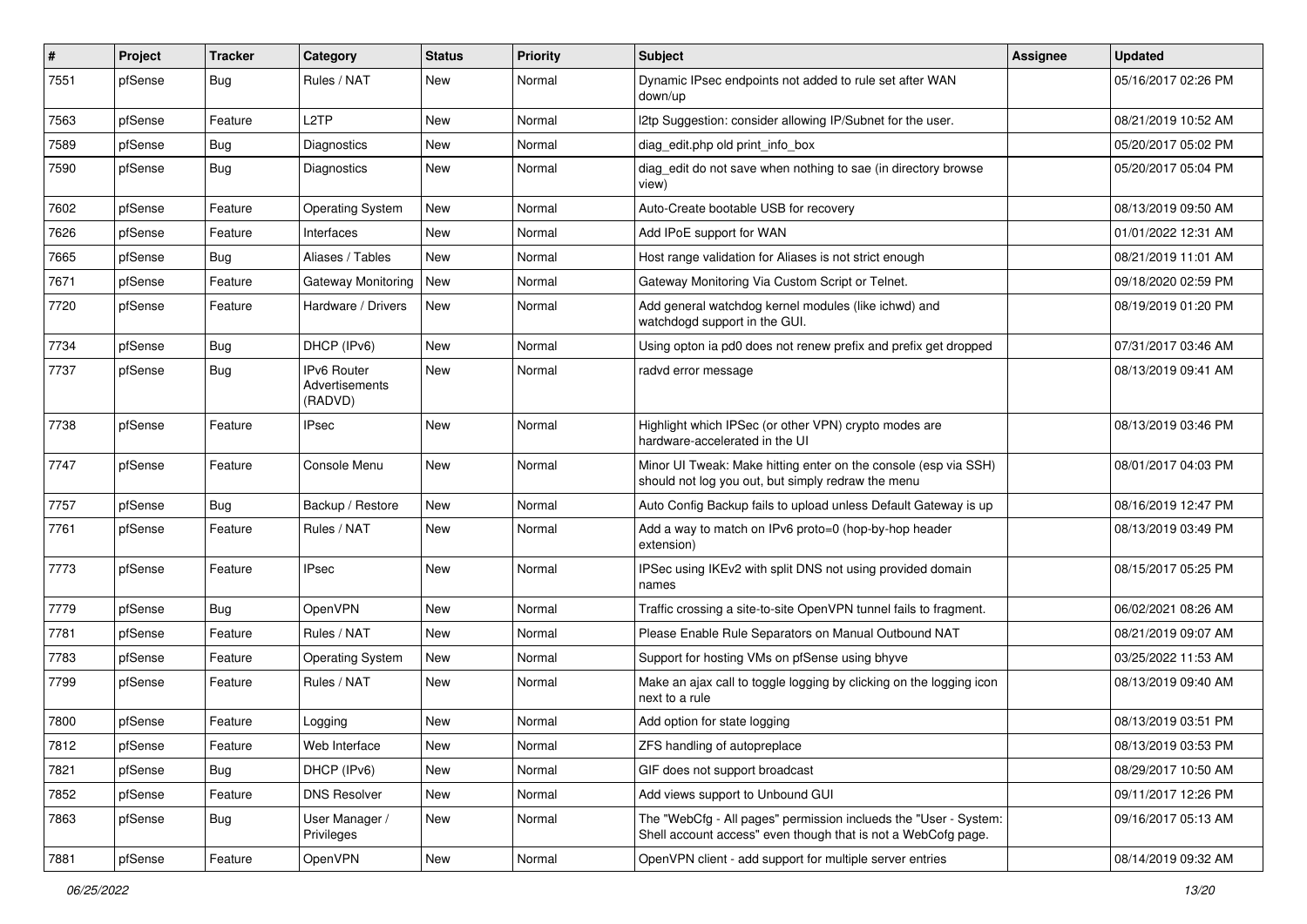| #    | Project | <b>Tracker</b> | Category                            | <b>Status</b> | <b>Priority</b> | <b>Subject</b>                                                                                            | Assignee   | <b>Updated</b>      |
|------|---------|----------------|-------------------------------------|---------------|-----------------|-----------------------------------------------------------------------------------------------------------|------------|---------------------|
| 7888 | pfSense | Feature        | Package System                      | New           | Normal          | Add a button in package manager GUI to upgrade all packages                                               |            | 09/28/2017 05:50 AM |
| 7899 | pfSense | Bug            | <b>Traffic Shaper</b><br>(ALTQ)     | New           | Normal          | a floating 'match' rule on LAN does not put traffic from a broswer<br>on a clientoc into a shaper queue   |            | 09/28/2017 09:16 AM |
| 7922 | pfSense | Feature        | Rules / NAT                         | <b>New</b>    | Normal          | Add the option to select the ISP IPv6 Delegated Prefix as a<br>destination in firewall rules              |            | 10/10/2017 06:36 PM |
| 7943 | pfSense | Bug            | Web Interface                       | New           | Normal          | CSS Overflow Fix for Drop Down Menus in webConfigurator                                                   |            | 11/21/2020 02:54 PM |
| 7956 | pfSense | Feature        | Web Interface                       | New           | Normal          | Favicon able to match GUI colour setting?                                                                 |            | 10/17/2017 06:36 AM |
| 7957 | pfSense | Feature        | Web Interface                       | <b>New</b>    | Normal          | GUI theme - separate "colour" from "compact/normal" in theme<br>dropdown                                  |            | 10/17/2017 06:58 AM |
| 7964 | pfSense | Bug            | Multi-WAN                           | <b>New</b>    | Normal          | Restart openvpn on gateway switching                                                                      |            | 08/19/2019 12:35 PM |
| 7971 | pfSense | Feature        | <b>Captive Portal</b>               | New           | Normal          | Allow import, export and synchronization of MACs under Captive<br>Portal service                          |            | 10/19/2017 04:56 AM |
| 7974 | pfSense | Feature        | Dashboard                           | <b>New</b>    | Normal          | <b>ZFS RAID Monitor Not available</b>                                                                     |            | 08/20/2019 01:34 PM |
| 7977 | pfSense | <b>Bug</b>     | Translations                        | New           | Normal          | English text shown in stead of translated text (Routing - Gateway<br>groups - edit)                       |            | 08/21/2019 11:28 AM |
| 7986 | pfSense | Bug            | Wireless                            | <b>New</b>    | Normal          | WLAN card no longer properly initialized under 2.4.0                                                      |            | 06/19/2020 08:08 AM |
| 7988 | pfSense | Feature        | Web Interface                       | New           | Normal          | Compact Theme based on Compact-RED with the default theme<br>colors.                                      |            | 10/23/2017 05:34 AM |
| 8004 | pfSense | <b>Bug</b>     | <b>NAT Reflection</b>               | <b>New</b>    | Normal          | Error notice for a deleted NAT that had a RULE or an existing<br>NAT which is claimed to have no NAT port |            | 10/24/2017 06:39 PM |
| 8013 | pfSense | Bug            | <b>IPsec</b>                        | <b>New</b>    | Normal          | IPsec MSS clamping value shared for IPv4 and IPv6                                                         | Luiz Souza | 10/28/2021 01:37 PM |
| 8036 | pfSense | Feature        | <b>IPsec</b>                        | New           | Normal          | Want to run multiple Mobile Client IKEv2 server instances                                                 |            | 08/14/2019 09:31 AM |
| 8066 | pfSense | Bug            | Routing                             | <b>New</b>    | Normal          | Static routes not applied when they go out a interface using carp                                         |            | 11/08/2017 02:04 AM |
| 8072 | pfSense | <b>Bug</b>     | <b>Traffic Shaper</b><br>(Limiters) | <b>New</b>    | Normal          | Limiter / Queue mask issues?                                                                              | Ivor Kreso | 11/08/2017 07:56 PM |
| 8073 | pfSense | <b>Bug</b>     | IPsec                               | <b>New</b>    | Normal          | Traffic inexplicably not going through IPSEC despite (in theory)<br>matching SPs                          |            | 11/09/2017 02:51 AM |
| 8076 | pfSense | <b>Bug</b>     | Backup / Restore                    | New           | Normal          | User can easily apply an unusable interface configuration after<br>restore                                |            | 08/14/2019 10:52 AM |
| 8078 | pfSense | Feature        | <b>PPP</b> Interfaces               | <b>New</b>    | Normal          | <b>PPPoE Reconnect Wait Time</b>                                                                          |            | 11/09/2017 05:13 PM |
| 8087 | pfSense | <b>Bug</b>     | Authentication                      | New           | Normal          | Provide Calling-Station-ID to RADIUS backed VPN connections                                               |            | 06/06/2020 05:36 AM |
| 8095 | pfSense | <b>Bug</b>     | Translations                        | New           | Normal          | Unescaped simple quotes break JavaScript features when the<br>French translation is enabled               |            | 08/21/2019 09:06 AM |
| 8100 | pfSense | <b>Bug</b>     | CARP                                | New           | Normal          | pfsync Initially Deletes States on Primary for Connections<br>Established through Secondary               | Luiz Souza | 02/08/2022 12:59 PM |
| 8113 | pfSense | Bug            | Interfaces                          | New           | Normal          | MTU setting on bridge, openvpn clients ignored                                                            |            | 12/31/2021 05:55 PM |
| 8122 | pfSense | Bug            | OpenVPN                             | New           | Normal          | openvpn client is unable to use OTP (temporary) passwords                                                 |            | 04/16/2018 09:28 AM |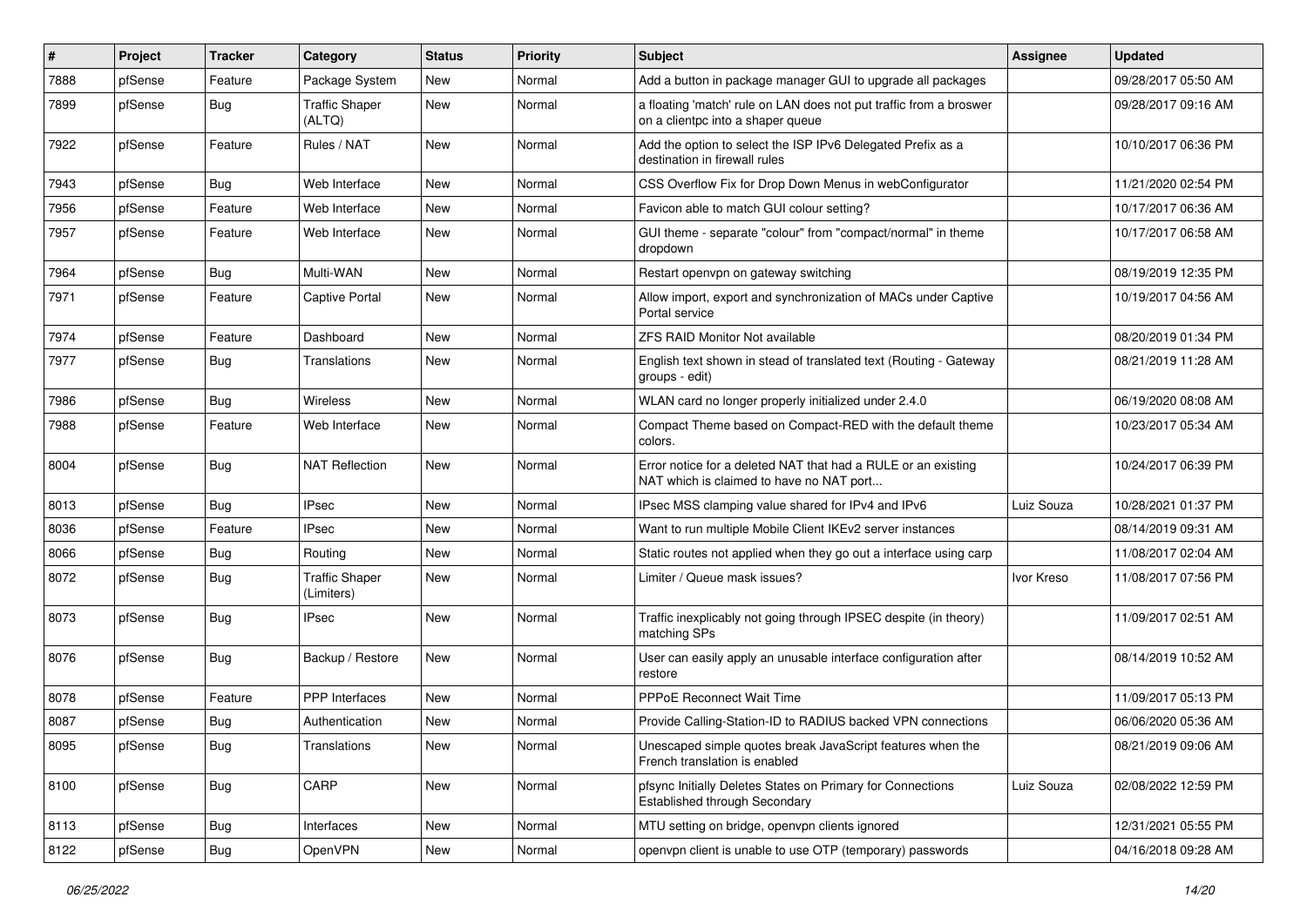| #    | Project | <b>Tracker</b> | Category                                 | <b>Status</b> | Priority | Subject                                                                                                                 | <b>Assignee</b>      | <b>Updated</b>      |
|------|---------|----------------|------------------------------------------|---------------|----------|-------------------------------------------------------------------------------------------------------------------------|----------------------|---------------------|
| 8130 | pfSense | <b>Bug</b>     | <b>Traffic Graphs</b>                    | New           | Normal   | Status - Monitoring - Area chart displays traffic data differently<br>than Line or Bar charts                           |                      | 11/26/2017 01:40 PM |
| 8149 | pfSense | Feature        | <b>NTPD</b>                              | New           | Normal   | <b>NTPsec</b>                                                                                                           |                      | 10/11/2020 10:59 AM |
| 8168 | pfSense | Feature        | <b>IPsec</b>                             | New           | Normal   | strongswan dhcp option                                                                                                  |                      | 12/19/2017 04:14 AM |
| 8170 | pfSense | Feature        | <b>XMLRPC</b>                            | <b>New</b>    | Normal   | XMLRPC Sync deletes entires on remote System                                                                            |                      | 08/21/2019 10:42 AM |
| 8173 | pfSense | Feature        | Interfaces                               | New           | Normal   | dhcp6c - RAW Options                                                                                                    |                      | 05/29/2022 05:34 PM |
| 8176 | pfSense | Bug            | Package System                           | New           | Normal   | ./schema/packages.dtd -- referenced in *xml, but missing?                                                               |                      | 12/09/2017 06:52 PM |
| 8177 | pfSense | Bug            | Package System                           | New           | Normal   | '/xsl/package.xsl" is referenced in package XML files but not on<br>the firewall                                        |                      | 08/14/2019 09:56 AM |
| 8178 | pfSense | Feature        | Package System                           | New           | Normal   | Allow setting attributes for form elements in package XML                                                               |                      | 12/09/2017 07:48 PM |
| 8179 | pfSense | Bug            | DHCP (IPv4)                              | Feedback      | Normal   | Incorrect reverse DNS zone in DHCP server config for<br>non-octet-aligned subnet mask                                   | Renato Botelho       | 02/09/2022 11:17 PM |
| 8207 | pfSense | Bug            | <b>Operating System</b>                  | New           | Normal   | 2.4 cannot boot as a Xen VM with more than 7 NICs                                                                       |                      | 06/25/2022 05:42 PM |
| 8236 | pfSense | Feature        | <b>DNS Resolver</b>                      | New           | Normal   | Ability to configure "forward-first" and "forward-host" options for<br>more robust domain overrides in DNS Resolver     |                      | 12/26/2017 01:26 AM |
| 8243 | pfSense | Feature        | <b>XMLRPC</b>                            | <b>New</b>    | Normal   | Sync dashboard settings over xmlrpc                                                                                     |                      | 08/21/2019 10:42 AM |
| 8262 | pfSense | Feature        | IPv6 Router<br>Advertisements<br>(RADVD) | <b>New</b>    | Normal   | Make each prefix flags configurable separately.                                                                         |                      | 01/16/2018 12:35 PM |
| 8263 | pfSense | Bug            | <b>Traffic Shaper</b><br>(ALTQ)          | New           | Normal   | Cannot create a nonlinear `Link Share` service curve because of:<br>"the sum of the child bandwidth higher than parent" |                      | 11/05/2020 07:31 AM |
| 8274 | pfSense | Feature        | <b>Traffic Graphs</b>                    | New           | Normal   | Reverse Inverse Traffic Graph View                                                                                      | Jared Dillard        | 08/14/2019 10:31 AM |
| 8285 | pfSense | Bug            | Web Interface                            | <b>New</b>    | Normal   | Actions on stale data may result in catastrophic results                                                                |                      | 01/16/2018 08:08 PM |
| 8309 | pfSense | Feature        | Hardware / Drivers                       | New           | Normal   | Include apuled driver to add support for LEDs on PC Engines<br>APU boards                                               | Darryn Storm         | 08/20/2019 08:47 AM |
| 8313 | pfSense | Bug            | <b>Notifications</b>                     | <b>New</b>    | Normal   | STARTTLS auto detection not working                                                                                     |                      | 04/21/2022 12:39 PM |
| 8324 | pfSense | Bug            | Hardware / Drivers                       | <b>New</b>    | Normal   | bxe cards require promisc for OSPF                                                                                      | Luiz Souza           | 05/25/2020 03:19 PM |
| 8325 | pfSense | Bug            | UPnP/NAT-PMP                             | New           | Normal   | UPnP not available for pppoe-Clients                                                                                    |                      | 11/15/2020 10:33 AM |
| 8330 | pfSense | Feature        | DHCP (IPv4)                              | <b>New</b>    | Normal   | add options for ddns-local-address statements                                                                           |                      | 04/27/2021 12:31 PM |
| 8335 | pfSense | Bug            | <b>LAGG Interfaces</b>                   | New           | Normal   | System hang with LACP downlink to UniFi switch                                                                          |                      | 08/21/2019 11:18 AM |
| 8343 | pfSense | Bug            | Gateways                                 | New           | Normal   | Gateway Routes (Default Routes) not removed in Kernel when<br>removed from GUI                                          |                      | 05/14/2020 01:22 AM |
| 8346 | pfSense | Feature        | <b>IPsec</b>                             | New           | Normal   | Let pFSense act as an IPSec XAuth VPN Client                                                                            |                      | 02/23/2018 07:39 AM |
| 8349 | pfSense | Feature        | <b>Traffic Graphs</b>                    | New           | Normal   | Show the actual numerical information (upload/download speeds)<br>in the traffic graph dashboard widget                 | <b>Jared Dillard</b> | 02/28/2018 09:42 AM |
| 8372 | pfSense | Feature        | Logging                                  | New           | Normal   | add gui setting to adjust refresh rate for dynamic firewall logs                                                        |                      | 08/14/2019 10:31 AM |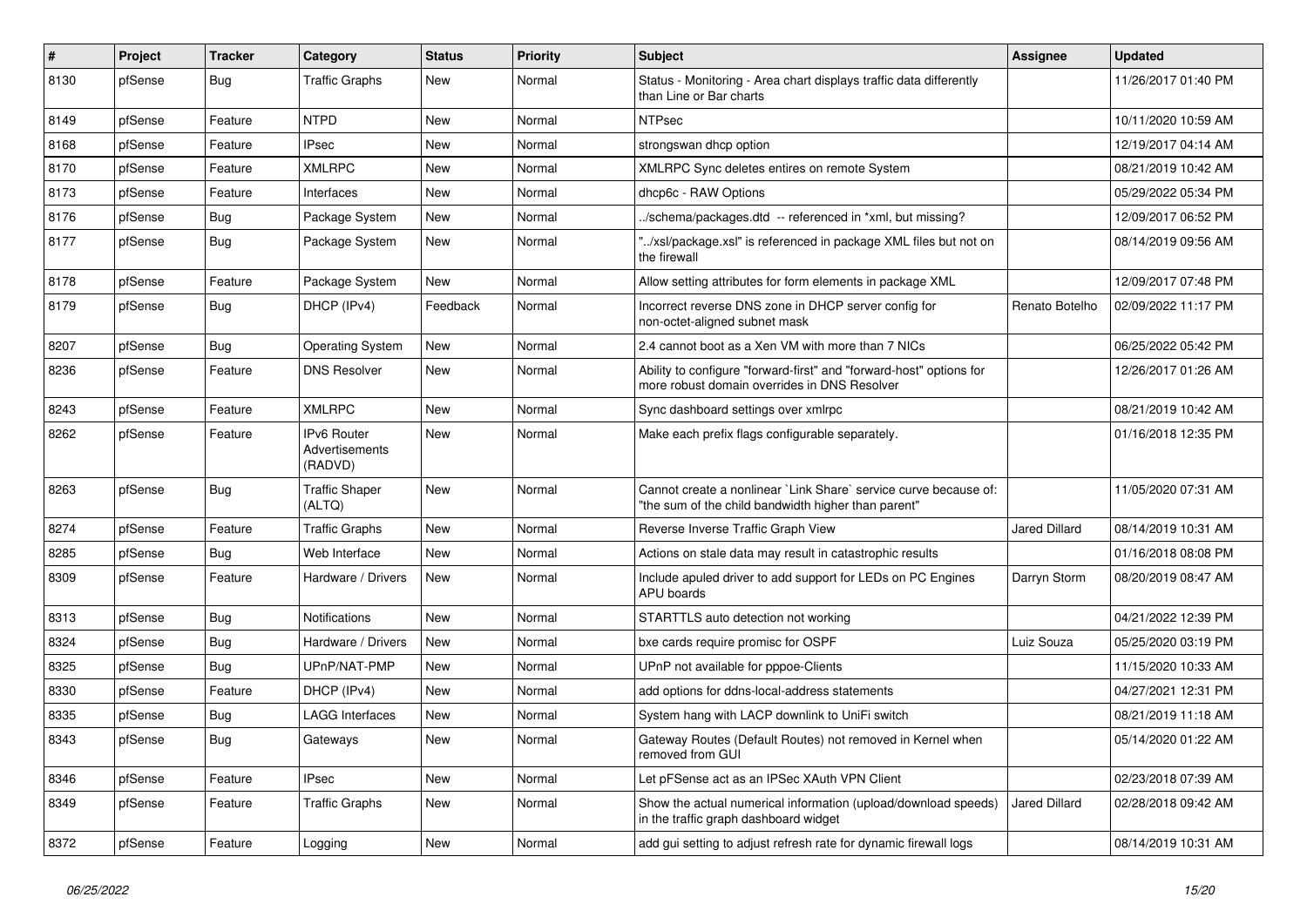| #    | Project | <b>Tracker</b> | Category                        | <b>Status</b> | Priority | Subject                                                                                                                 | <b>Assignee</b> | <b>Updated</b>      |
|------|---------|----------------|---------------------------------|---------------|----------|-------------------------------------------------------------------------------------------------------------------------|-----------------|---------------------|
| 8380 | pfSense | Bug            | OpenVPN                         | New           | Normal   | OpenVPN RADIUS password length is not constant                                                                          | Jim Pingle      | 07/17/2020 11:46 AM |
| 8385 | pfSense | Feature        | Rules / NAT                     | New           | Normal   | Utilize IP addresses from successfully authenticated OpenVPN<br>endpoints to Update Firewall Rules                      |                 | 07/19/2018 03:07 PM |
| 8401 | pfSense | Bug            | Installer                       | New           | Normal   | Issues related to keys representing alphabetic characters specific<br>to Scandinavian languages and to some other keys. |                 | 03/30/2018 11:06 AM |
| 8406 | pfSense | Bug            | Dynamic DNS                     | New           | Normal   | DDNS IPV6 Cloudflare Client does not detect PPOE address                                                                |                 | 03/31/2018 11:56 AM |
| 8419 | pfSense | Bug            | Web Interface                   | New           | Normal   | webgui, when menubar is fixed to the top of the screen, the last<br>items of long menus cannot be seen/used.            |                 | 07/19/2018 03:10 PM |
| 8432 | pfSense | Bug            | Dynamic DNS                     | New           | Normal   | Dynamic DNS Client gives an error that it can't find IPv6 address<br>when WAN interface is a LAGG                       |                 | 09/17/2020 05:23 AM |
| 8435 | pfSense | <b>Bug</b>     | Interfaces                      | New           | Normal   | DHCPv6 unusable in certain circumstances (US AT&T Fiber, etc.)                                                          |                 | 08/14/2019 10:52 AM |
| 8483 | pfSense | Feature        | <b>Traffic Shaper</b><br>(ALTQ) | New           | Normal   | Allow user to choose order of Queues status                                                                             |                 | 08/21/2019 09:12 AM |
| 8512 | pfSense | <b>Bug</b>     | <b>PPP</b> Interfaces           | New           | Normal   | PPPoE reconnect fails after interface flap                                                                              |                 | 08/20/2019 10:06 AM |
| 8520 | pfSense | Feature        | Interfaces                      | New           | Normal   | Option to auto-renew DHCP on interface with an offline gateway<br>or marked as down                                     |                 | 07/20/2021 11:00 AM |
| 8526 | pfSense | Bug            | Interfaces                      | New           | Normal   | DHCP client ignores server replies when 802.1q tagging is used                                                          |                 | 08/14/2019 10:52 AM |
| 8558 | pfSense | Feature        | Web Interface                   | New           | Normal   | Add more table sorting in various UI pages                                                                              |                 | 08/21/2019 09:14 AM |
| 8566 | pfSense | <b>Bug</b>     | CARP                            | New           | Normal   | Wrong IPv6 source in NS request in case using of IPv6 alias                                                             |                 | 06/12/2018 01:26 PM |
| 8567 | pfSense | Bug            | CARP                            | New           | Normal   | Using IPv6 VIP alias for services may affect CARP IPv6 VIP work                                                         |                 | 06/12/2018 01:26 PM |
| 8570 | pfSense | Bug            | <b>XML Parser</b>               | New           | Normal   | Empty (dn)shaper config gets populated with newline                                                                     |                 | 08/20/2019 02:45 PM |
| 8611 | pfSense | <b>Bug</b>     | Interfaces                      | In Progress   | Normal   | unable to receive IPv6 RA's on SG-1000, default route lost                                                              | Luiz Souza      | 02/01/2021 03:31 PM |
| 8614 | pfSense | Bug            | DHCP (IPv4)                     | New           | Normal   | Cannot remove Additional BOOTP/DHCP Options                                                                             |                 | 08/21/2019 09:15 AM |
| 8641 | pfSense | Feature        | Web Interface                   | New           | Normal   | Need way to disable HSTS and/or replace webConfigurator<br>certificate from CLI                                         |                 | 07/16/2018 10:21 AM |
| 8686 | pfSense | Bug            | <b>IPsec</b>                    | New           | Normal   | IPsec VTI: Assigned interface firewall rules are never parsed                                                           |                 | 02/10/2021 12:15 PM |
| 8711 | pfSense | <b>Bug</b>     | <b>IGMP Proxy</b>               | New           | Normal   | igmpproxy with PPPoE Interfaces                                                                                         |                 | 07/28/2018 09:21 AM |
| 8712 | pfSense | Feature        | <b>Traffic Shaper</b><br>(ALTQ) | New           | Normal   | QOS on ipsec links                                                                                                      |                 | 06/22/2020 06:27 AM |
| 8770 | pfSense | <b>Bug</b>     | Interfaces                      | New           | Normal   | QinQ interfaces always show as active                                                                                   |                 | 02/01/2020 09:47 AM |
| 8794 | pfSense | Feature        | <b>NTPD</b>                     | New           | Normal   | NTP authentiction                                                                                                       | Tod L           | 08/05/2021 01:20 AM |
| 8804 | pfSense | Bug            | <b>PPP</b> Interfaces           | New           | Normal   | Netgate SG-1000 PPPoE Keepalives not prioritized, internet<br>drops                                                     |                 | 08/20/2019 10:06 AM |
| 8815 | pfSense | Bug            | Interfaces                      | New           | Normal   | IP addresses are removed from interfaces when link is lost and<br>either IPv4 or IPv6 is dynamic                        | Luiz Souza      | 07/21/2021 07:49 AM |
| 8882 | pfSense | Bug            | Interfaces                      | Incomplete    | Normal   | Interface assignments lost on reboot                                                                                    |                 | 02/17/2022 02:24 PM |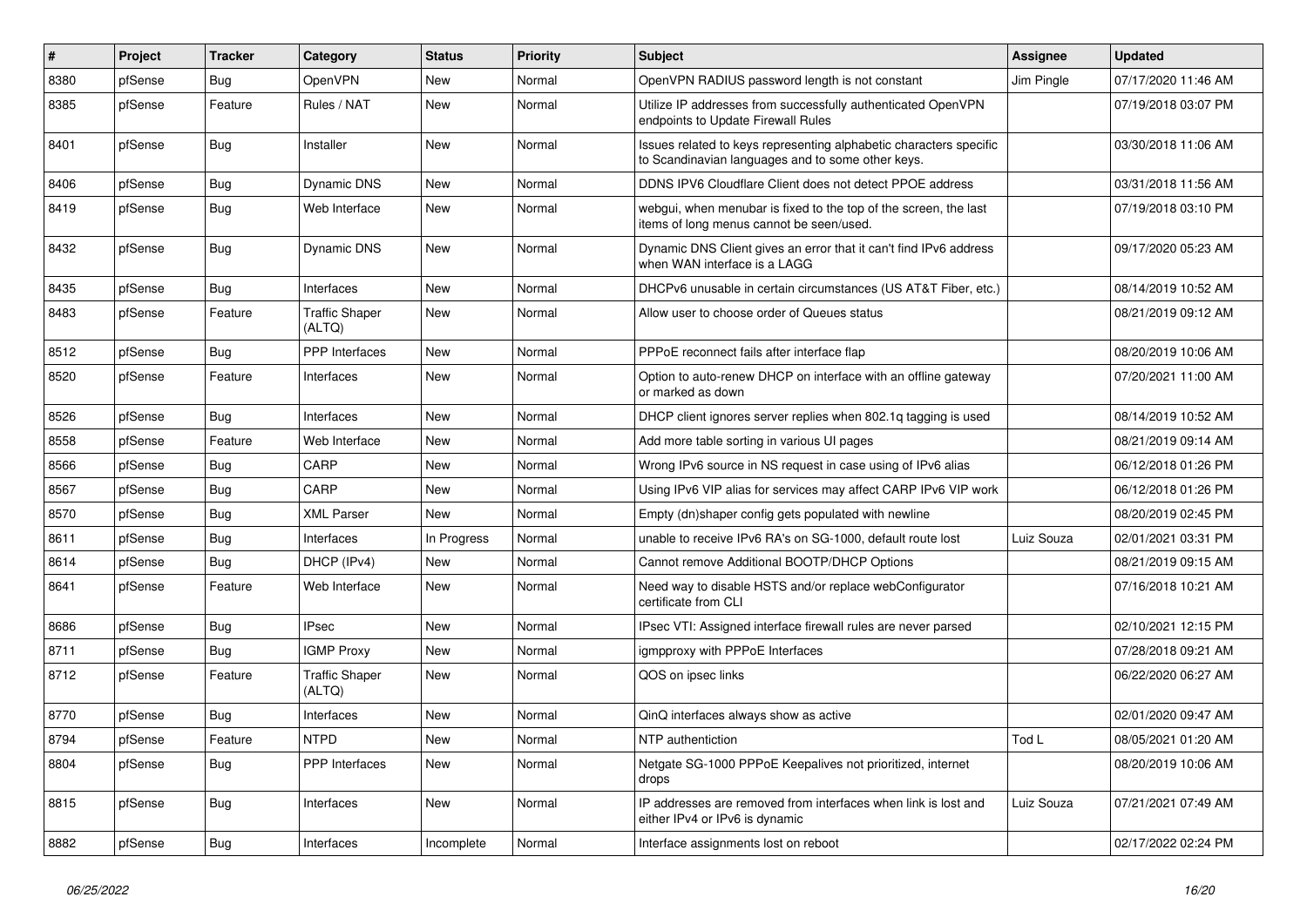| $\vert$ # | Project | <b>Tracker</b> | Category                            | <b>Status</b> | <b>Priority</b> | <b>Subject</b>                                                                                        | <b>Assignee</b>       | <b>Updated</b>      |
|-----------|---------|----------------|-------------------------------------|---------------|-----------------|-------------------------------------------------------------------------------------------------------|-----------------------|---------------------|
| 8929      | pfSense | Feature        | Web Interface                       | <b>New</b>    | Normal          | Scroll bar css dark theme                                                                             |                       | 08/14/2019 12:16 PM |
| 8963      | pfSense | Bug            | <b>Traffic Shaper</b><br>(Limiters) | <b>New</b>    | Normal          | 2.4.4 Limiters don't work after CARP fail-over                                                        |                       | 12/10/2018 06:40 AM |
| 9024      | pfSense | <b>Bug</b>     | <b>Traffic Shaper</b><br>(Limiters) | Feedback      | Normal          | Ping packet loss under load when using limiters                                                       |                       | 05/12/2022 11:55 AM |
| 9035      | pfSense | Bug            | Rules / NAT                         | <b>New</b>    | Normal          | Inactive Interfaces are Hidden in Firewall Rules                                                      |                       | 08/14/2019 12:39 PM |
| 9037      | pfSense | <b>Bug</b>     | <b>DNS Resolver</b>                 | <b>New</b>    | Normal          | Unbound not logging to syslog after reboot                                                            |                       | 10/12/2018 05:09 AM |
| 9038      | pfSense | Feature        | Logging                             | <b>New</b>    | Normal          | Live view of any log file                                                                             |                       | 08/19/2019 02:55 PM |
| 9060      | pfSense | Feature        | Logging                             | New           | Normal          | add rule name filtering field for firewall log viewer                                                 |                       | 08/14/2019 12:38 PM |
| 9063      | pfSense | Feature        | Dynamic DNS                         | <b>New</b>    | Normal          | Allow dynamic DNS client entry to specify which Check IP service<br>to use                            |                       | 10/24/2018 11:53 AM |
| 9087      | pfSense | <b>Bug</b>     | <b>Traffic Graphs</b>               | New           | Normal          | Traffic Graph Widget Legend Not Updating                                                              |                       | 08/14/2019 12:38 PM |
| 9094      | pfSense | <b>Bug</b>     | Hardware / Drivers                  | Assigned      | Normal          | MBT console settings are not forced to video console                                                  |                       | 11/07/2018 10:23 AM |
| 9101      | pfSense | <b>Bug</b>     | <b>Traffic Graphs</b>               | New           | Normal          | Traffic Graphs/Dashboard Slows Downloads Being Performed by<br>the Same Firefox Browser               |                       | 08/21/2019 09:18 AM |
| 9130      | pfSense | Feature        | DHCP (IPv4)                         | New           | Normal          | Request ID [#INC-16195]: DHCP - PXE Boot                                                              |                       | 09/10/2020 01:39 PM |
| 9156      | pfSense | Feature        | OpenVPN                             | New           | Normal          | OpenVPN: Add tickbox for 'nopool' directive                                                           |                       | 04/14/2020 01:45 PM |
| 9165      | pfSense | Feature        | Authentication                      | New           | Normal          | only IPs can be added to sshquard whitelist                                                           |                       | 04/21/2022 12:39 PM |
| 9167      | pfSense | <b>Bug</b>     | Rules / NAT                         | <b>New</b>    | Normal          | Some Important ICMPv6 Traffic Not Allowed by Default Rules                                            |                       | 08/14/2019 01:00 PM |
| 9179      | pfSense | <b>Bug</b>     | <b>NAT Reflection</b>               | New           | Normal          | NAT reflection fix implemented for #8604 is causing WebUI and<br>XMLRPC to fail on slave              |                       | 03/27/2020 08:01 PM |
| 9192      | pfSense | <b>Bug</b>     | <b>PPP</b> Interfaces               | <b>New</b>    | Normal          | PPPoE daemon selects wrong interface                                                                  |                       | 08/20/2019 10:05 AM |
| 9222      | pfSense | Feature        | Authentication                      | New           | Normal          | Add sshguard log when release an IP                                                                   |                       | 08/14/2019 01:00 PM |
| 9226      | pfSense | Feature        | Web Interface                       | New           | Normal          | zfs GUI functionality - alerts                                                                        |                       | 12/31/2020 02:50 PM |
| 9241      | pfSense | <b>Bug</b>     | Interfaces                          | New           | Normal          | Ethernet link cycles up/down if "auto-negotiate" is explicitly<br>selected in interface configuration |                       | 12/31/2018 08:36 PM |
| 9253      | pfSense | Feature        | User Manager /<br>Privileges        | <b>New</b>    | Normal          | RFE: True View-Only WebCFG options                                                                    |                       | 08/21/2019 09:21 AM |
| 9288      | pfSense | Feature        | Authentication                      | New           | Normal          | SSHGuard add pfSense signature in standard                                                            |                       | 08/14/2019 01:19 PM |
| 9338      | pfSense | <b>Bug</b>     | <b>IGMP Proxy</b>                   | New           | Normal          | igmpproxy ignoring downstream vlan interface                                                          |                       | 02/22/2019 03:48 AM |
| 9343      | pfSense | <b>Bug</b>     | DHCP (IPv4)                         | New           | Normal          | diag arp.php times out with large DHCPD leases table                                                  |                       | 08/14/2019 01:19 PM |
| 9344      | pfSense | Bug            | Translations                        | New           | Normal          | OpenVPN click NCP Algorithms will always go to DH Parameters<br>website(in Chinese-Taiwan)            |                       | 10/21/2021 03:48 AM |
| 9349      | pfSense | <b>Bug</b>     | <b>IPsec</b>                        | Confirmed     | Normal          | IPSec service start/stop/restart fails after settings change                                          | Markus<br>Stockhausen | 10/30/2020 01:33 PM |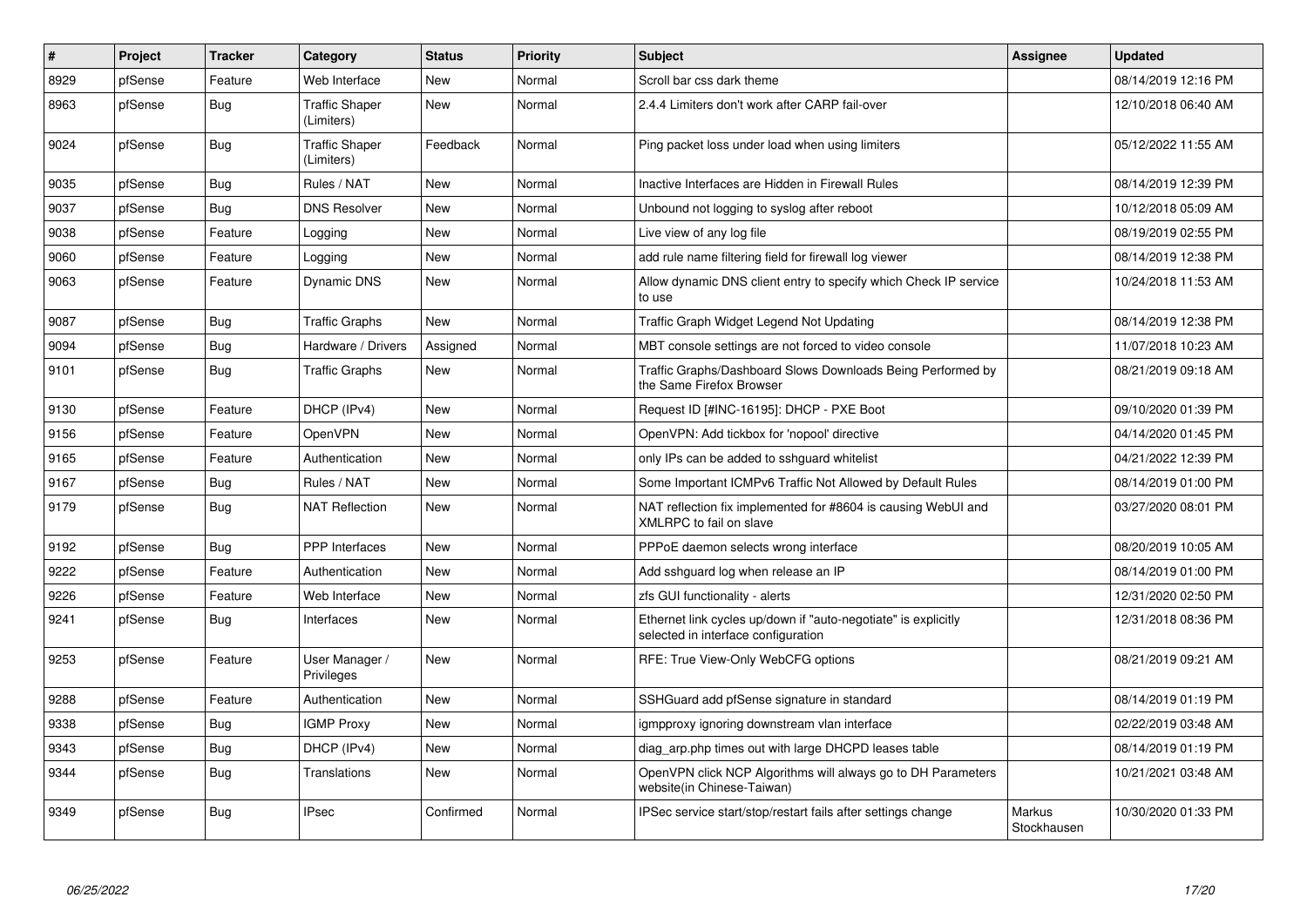| #    | Project | <b>Tracker</b> | Category                     | <b>Status</b> | <b>Priority</b> | Subject                                                                                                              | <b>Assignee</b> | <b>Updated</b>      |
|------|---------|----------------|------------------------------|---------------|-----------------|----------------------------------------------------------------------------------------------------------------------|-----------------|---------------------|
| 9384 | pfSense | <b>Bug</b>     | Interfaces                   | Confirmed     | Normal          | devd putting "\$" before variable contents when using single<br>quotes                                               |                 | 04/21/2022 12:39 PM |
| 9436 | pfSense | Feature        | <b>DNS Resolver</b>          | <b>New</b>    | Normal          | Unbound: enable dnstap support                                                                                       |                 | 03/27/2019 07:54 PM |
| 9453 | pfSense | <b>Bug</b>     | <b>LAGG Interfaces</b>       | New           | Normal          | VLAN Interfaces on LAGG get orphaned at boot                                                                         |                 | 08/21/2019 11:16 AM |
| 9464 | pfSense | Feature        | Interfaces                   | New           | Normal          | Marvell 6000 -- netgate hardware (e.g.: XG-7100, XG-3100)<br>internal switch LACP support                            |                 | 04/08/2019 07:58 AM |
| 9485 | pfSense | Bug            | User Manager /<br>Privileges | <b>New</b>    | Normal          | password match error on system usermanager causes Group<br>membership to be reset.                                   |                 | 04/26/2019 08:52 AM |
| 9504 | pfSense | <b>Bug</b>     | Dynamic DNS                  | <b>New</b>    | Normal          | Multiple Dynamic DNS update notifications for the same interface,<br>not differentiated by the hostname              |                 | 05/07/2019 07:46 AM |
| 9536 | pfSense | Feature        | DHCP (IPv6)                  | <b>New</b>    | Normal          | Support dynamic prefix in DHCPv6 Server                                                                              |                 | 05/25/2022 04:27 AM |
| 9544 | pfSense | Feature        | Routing                      | <b>New</b>    | Normal          | Enable RADIX MPATH                                                                                                   |                 | 04/21/2022 12:39 PM |
| 9566 | pfSense | <b>Bug</b>     | <b>Traffic Graphs</b>        | New           | Normal          | Traffic graph displays traffic incorrectly                                                                           |                 | 11/18/2019 07:54 AM |
| 9574 | pfSense | Feature        | Package System               | <b>New</b>    | Normal          | Show changelog at package upgrade                                                                                    |                 | 06/02/2019 04:35 AM |
| 9585 | pfSense | <b>Bug</b>     | Interfaces                   | New           | Normal          | 6RD: Unable to reach hosts on within same 6rd-domain                                                                 |                 | 08/14/2019 02:39 PM |
| 9591 | pfSense | Feature        | Rules / NAT                  | <b>New</b>    | Normal          | Add under firewall rules a search box                                                                                |                 | 08/14/2019 02:39 PM |
| 9617 | pfSense | Feature        | <b>PPP</b> Interfaces        | <b>New</b>    | Normal          | PPPoE Static IP Configuration in GUI                                                                                 |                 | 10/15/2021 08:52 PM |
| 9621 | pfSense | Feature        | User Manager /<br>Privileges | <b>New</b>    | Normal          | More convenient deletion of single user privileges                                                                   |                 | 07/09/2019 03:09 AM |
| 9626 | pfSense | Bug            | Web Interface                | New           | Normal          | When deny write permission is assigned to a user, there is no<br>error feedback if the user tries to write something |                 | 06/25/2022 05:41 PM |
| 9627 | pfSense | Feature        | Captive Portal               | New           | Normal          | Captive Portal only shows authenticated users                                                                        |                 | 08/14/2019 02:48 PM |
| 9633 | pfSense | Feature        | <b>PPPoE Server</b>          | <b>New</b>    | Normal          | PPPoE/L2TP Server Status Page                                                                                        |                 | 10/09/2021 12:05 PM |
| 9650 | pfSense | <b>Bug</b>     | Gateways                     | New           | Normal          | IPv6 connection drops (ir-)regular on Kabelvodafone (German<br>cable ISP)                                            |                 | 07/27/2019 07:14 AM |
| 9654 | pfSense | Bug            | <b>DNS Resolver</b>          | New           | Normal          | After reboot, the DNS resolver must be restarted before it will<br>advertise the ipv6 DNS address of the router.     |                 | 11/20/2020 03:12 AM |
| 9664 | pfSense | <b>Bug</b>     | Dynamic DNS                  | <b>New</b>    | Normal          | DynDNS and Dual-wan problem with CloudFlare (works with<br>$No-Ip)$                                                  |                 | 08/03/2019 10:00 AM |
| 9677 | pfSense | <b>Bug</b>     | Dashboard                    | New           | Normal          | Dashboard hangs when widget needs data from a remote host<br>which is down                                           |                 | 08/13/2019 09:15 AM |
| 9680 | pfSense | Feature        | <b>DHCP Relay</b>            | <b>New</b>    | Normal          | Seperate DHCP Server and relay per interface                                                                         |                 | 02/27/2020 10:47 AM |
| 9690 | pfSense | Bug            | Interfaces                   | <b>New</b>    | Normal          | Ethernet flow control should be disabled by default                                                                  |                 | 08/19/2019 06:45 PM |
| 9698 | pfSense | <b>Bug</b>     | <b>RRD Graphs</b>            | <b>New</b>    | Normal          | Monitoring graphs do not retain state after auto-refresh                                                             |                 | 08/26/2019 02:09 AM |
| 9732 | pfSense | Feature        | DHCP (IPv4)                  | <b>New</b>    | Normal          | System UTC time offset in DHCP Option 2                                                                              |                 | 09/06/2019 08:39 PM |
| 9737 | pfSense | <b>Bug</b>     | <b>Traffic Graphs</b>        | <b>New</b>    | Normal          | traffic-graphs is shows incorrect units inside the chart                                                             |                 | 09/09/2019 06:35 AM |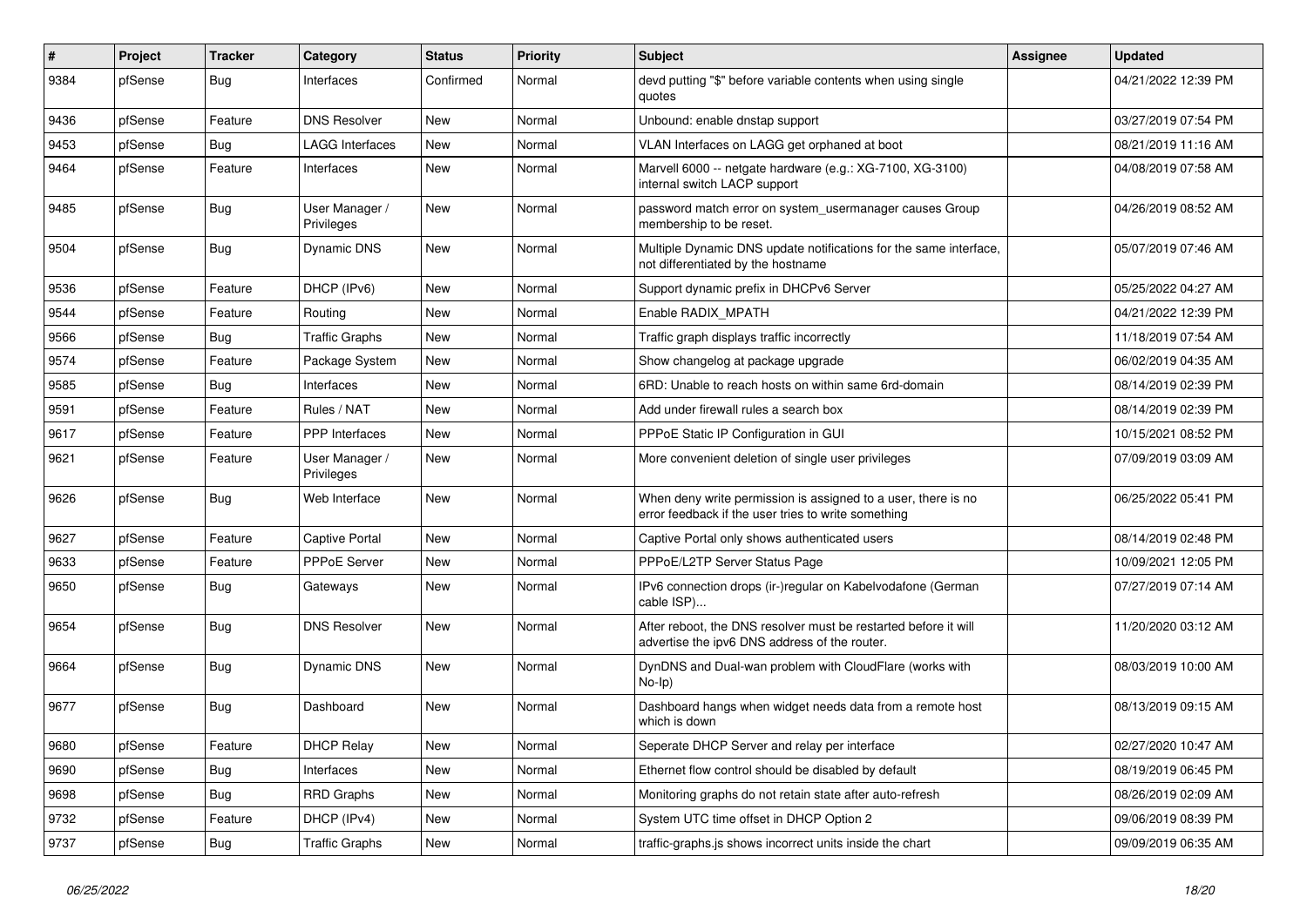| $\sharp$ | Project | <b>Tracker</b> | Category                | <b>Status</b> | Priority | Subject                                                                                                           | <b>Assignee</b> | <b>Updated</b>      |
|----------|---------|----------------|-------------------------|---------------|----------|-------------------------------------------------------------------------------------------------------------------|-----------------|---------------------|
| 9775     | pfSense | Feature        | Backup / Restore        | New           | Normal   | AutoConfigBackup - Rolling per day/hour cap on changes,<br>retention policy                                       |                 | 09/20/2019 09:19 AM |
| 9800     | pfSense | Feature        | Hardware / Drivers      | New           | Normal   | Add toggle for net.isr.dispatch=deferred in GUI                                                                   |                 | 09/29/2019 06:18 AM |
| 9805     | pfSense | Bug            | Dynamic DNS             | New           | Normal   | dynDNS cloudflare multiple entries                                                                                |                 | 10/02/2019 04:51 PM |
| 9838     | pfSense | Feature        | OpenVPN                 | New           | Normal   | PKCS11 support                                                                                                    |                 | 10/20/2019 02:12 PM |
| 9857     | pfSense | Feature        | <b>IPsec</b>            | New           | Normal   | IPsec Down/Up SMTP Notifications                                                                                  |                 | 08/31/2021 08:07 AM |
| 9876     | pfSense | Feature        | <b>Operating System</b> | New           | Normal   | PFsense on KVM: Web interface hint to disable "Hardware"<br>Checksum Offloading"                                  |                 | 07/03/2020 07:11 AM |
| 9937     | pfSense | Feature        | Authentication          | New           | Normal   | OpenVPN Login User Privilege                                                                                      |                 | 11/29/2019 08:46 AM |
| 9942     | pfSense | Feature        | <b>Operating System</b> | <b>New</b>    | Normal   | Give pfSense the possibility to change the keyboard Layout for<br>console users                                   |                 | 01/22/2021 02:33 AM |
| 10000    | pfSense | Bug            | Dynamic DNS             | <b>New</b>    | Normal   | Azure Dynamic DNS A and AAAA Records for Apex Zone                                                                |                 | 03/31/2020 09:03 AM |
| 10137    | pfSense | Feature        | Package System          | New           | Normal   | net-mgmt/arpwatch: Update to 3.0                                                                                  |                 | 12/30/2019 05:16 PM |
| 10143    | pfSense | Bug            | <b>DNS Resolver</b>     | New           | Normal   | System hostname DNS entry is assigned to the wrong IP on<br>multi-wan setups                                      |                 | 12/31/2019 02:33 PM |
| 10150    | pfSense | Bug            | <b>IGMP Proxy</b>       | New           | Normal   | IGMP Proxy does not scale to hundreds of streams                                                                  |                 | 01/03/2020 02:56 AM |
| 10223    | pfSense | Feature        | Interfaces              | New           | Normal   | Add the ability to create additional loopback interfaces                                                          |                 | 12/15/2020 04:35 PM |
| 10237    | pfSense | Feature        | Upgrade                 | New           | Normal   | Take ZFS snapshot on Upgrade                                                                                      |                 | 04/07/2020 03:58 PM |
| 10271    | pfSense | Bug            | Web Interface           | New           | Normal   | Large number of VLAN/LANs make "Interfaces" menu hard to<br>access                                                |                 | 02/20/2020 04:46 AM |
| 10277    | pfSense | Bug            | Web Interface           | New           | Normal   | Sorting the log entries does not use year value                                                                   |                 | 02/24/2020 07:46 AM |
| 10310    | pfSense | Bug            | Upgrade                 | New           | Normal   | Systems with low RAM and several packages may temporarily fail<br>to load large tables after an upgrade           |                 | 03/03/2020 07:55 AM |
| 10311    | pfSense | <b>Bug</b>     | OpenVPN                 | New           | Normal   | Too low net.link.ifqmaxlen causes packet drop under load when<br>using OpenVPN inside bridge interface under load |                 | 08/10/2021 03:10 AM |
| 10325    | pfSense | <b>Bug</b>     | Notifications           | New           | Normal   | System/Advanced/Notifications/E-Mail - SMTP Notification E-Mail<br>auth password Unexpected Bahaviour             |                 | 10/30/2020 08:17 AM |
| 10342    | pfSense | Bug            | <b>DNS Resolver</b>     | New           | Normal   | Unbound domain overrides stop resolving periodically. They only<br>resume after the service has been restarted.   |                 | 03/13/2020 10:35 AM |
| 10345    | pfSense | Feature        | DHCP (IPv4)             | New           | Normal   | DHCP lease distinction between online and offline                                                                 |                 | 03/16/2020 07:56 AM |
| 10401    | pfSense | Feature        | Dashboard               | <b>New</b>    | Normal   | Request: ability to sort/separate stopped/running Service(s) on<br>Dashboard -> Services Status widget            |                 | 03/31/2020 04:48 PM |
| 10404    | pfSense | Feature        | <b>NTPD</b>             | New           | Normal   | Consider using chrony for NTP services                                                                            |                 | 11/23/2021 06:59 PM |
| 10468    | pfSense | Feature        | Web Interface           | New           | Normal   | Allow to download log files from WebGUI                                                                           |                 | 04/17/2020 06:17 AM |
| 10493    | pfSense | <b>Bug</b>     | <b>IPsec</b>            | New           | Normal   | filter_get_vpns_list() issues                                                                                     |                 | 05/06/2020 01:07 AM |
| 10513    | pfSense | Bug            | Rules / NAT             | New           | Normal   | State issues with policy routing and HA failover                                                                  |                 | 04/21/2022 12:39 PM |